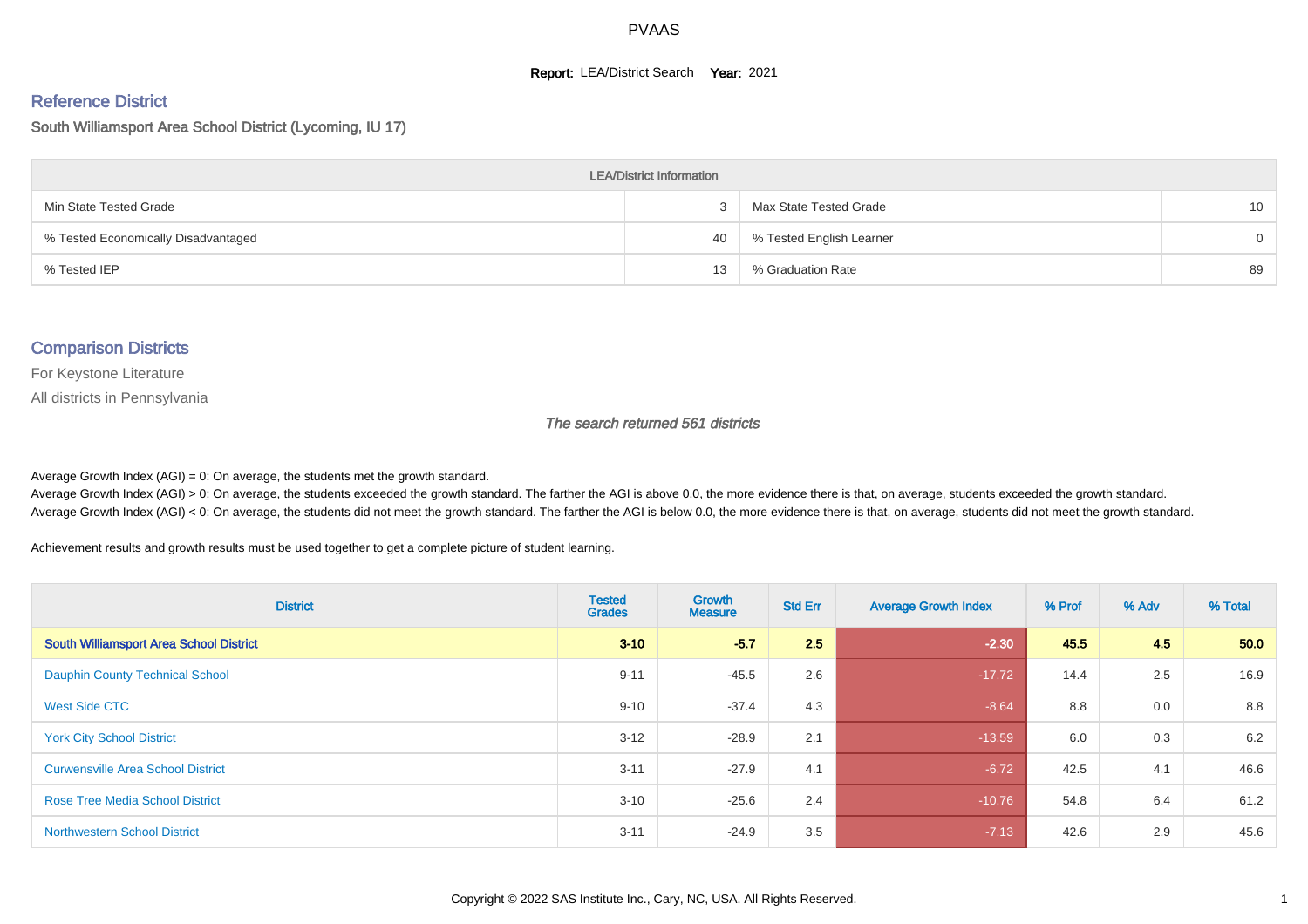| <b>District</b>                                | <b>Tested</b><br><b>Grades</b> | <b>Growth</b><br><b>Measure</b> | <b>Std Err</b> | <b>Average Growth Index</b> | % Prof | % Adv   | % Total |
|------------------------------------------------|--------------------------------|---------------------------------|----------------|-----------------------------|--------|---------|---------|
| <b>South Williamsport Area School District</b> | $3 - 10$                       | $-5.7$                          | 2.5            | $-2.30$                     | 45.5   | 4.5     | 50.0    |
| Philipsburg-Osceola Area School District       | $3 - 11$                       | $-24.8$                         | 3.3            | $-7.43$                     | 19.7   | $2.6\,$ | 22.4    |
| <b>Mastery Charter School - Gratz Campus</b>   | $7 - 10$                       | $-23.9$                         | 4.5            | $-5.29$                     | 2.9    | 0.0     | 2.9     |
| <b>Southern Fulton School District</b>         | $3 - 11$                       | $-23.7$                         | 4.4            | $-5.37$                     | 34.2   | 10.5    | 44.7    |
| <b>Shikellamy School District</b>              | $3 - 10$                       | $-22.3$                         | 2.5            | $-8.92$                     | 33.3   | 6.1     | 39.5    |
| <b>Lawrence County CTC</b>                     | $10 - 11$                      | $-21.7$                         | 3.6            | $-6.05$                     | 19.8   | 0.0     | 19.8    |
| Lackawanna Trail School District               | $3 - 10$                       | $-21.7$                         | 3.5            | $-6.20$                     | 38.5   | 1.5     | 40.0    |
| <b>Springfield Township School District</b>    | $3 - 11$                       | $-18.9$                         | 3.2            | $-5.88$                     | 62.6   | 3.6     | 66.3    |
| <b>Frazier School District</b>                 | $3 - 11$                       | $-17.2$                         | 3.7            | $-4.70$                     | 37.1   | 1.6     | 38.7    |
| <b>Penns Manor Area School District</b>        | $3 - 12$                       | $-17.0$                         | 3.7            | $-4.52$                     | 29.7   | 3.1     | 32.8    |
| <b>Pennridge School District</b>               | $3 - 10$                       | $-16.8$                         | 1.4            | $-11.59$                    | 46.8   | 8.0     | 54.9    |
| Jefferson County-Dubois AVTS                   | $9 - 11$                       | $-16.2$                         | 3.9            | $-4.16$                     | 23.0   | 0.0     | 23.0    |
| <b>Lancaster School District</b>               | $3 - 12$                       | $-15.8$                         | $1.5$          | $-10.90$                    | 14.6   | 2.3     | 16.9    |
| <b>Mifflinburg Area School District</b>        | $3 - 11$                       | $-15.8$                         | 2.5            | $-6.30$                     | 42.4   | 4.0     | 46.4    |
| Schuylkill Haven Area School District          | $3 - 11$                       | $-15.3$                         | 3.1            | $-4.87$                     | 49.7   | 2.4     | 52.1    |
| <b>Ringgold School District</b>                | $3 - 11$                       | $-14.7$                         | 2.4            | $-6.04$                     | 41.5   | 7.9     | 49.4    |
| <b>Tacony Academy Charter School</b>           | $3 - 11$                       | $-14.7$                         | 3.0            | $-4.82$                     | 22.4   | 1.8     | 24.1    |
| Southern Columbia Area School District         | $3 - 11$                       | $-14.6$                         | 3.0            | $-4.92$                     | 55.0   | 4.0     | 59.0    |
| <b>Erie City School District</b>               | $3 - 12$                       | $-14.5$                         | 1.6            | $-9.26$                     | 25.4   | 3.0     | 28.4    |
| <b>Ridgway Area School District</b>            | $3 - 11$                       | $-14.5$                         | 4.1            | $-3.56$                     | 49.0   | 9.8     | 58.8    |
| <b>Minersville Area School District</b>        | $3 - 11$                       | $-14.4$                         | 3.7            | $-3.90$                     | 39.3   | 3.3     | 42.6    |
| <b>Williamsburg Community School District</b>  | $3 - 11$                       | $-14.3$                         | 4.1            | $-3.48$                     | 28.3   | 0.0     | 28.3    |
| Johnsonburg Area School District               | $3 - 11$                       | $-14.1$                         | 3.9            | $-3.62$                     | 54.0   | 4.6     | 58.6    |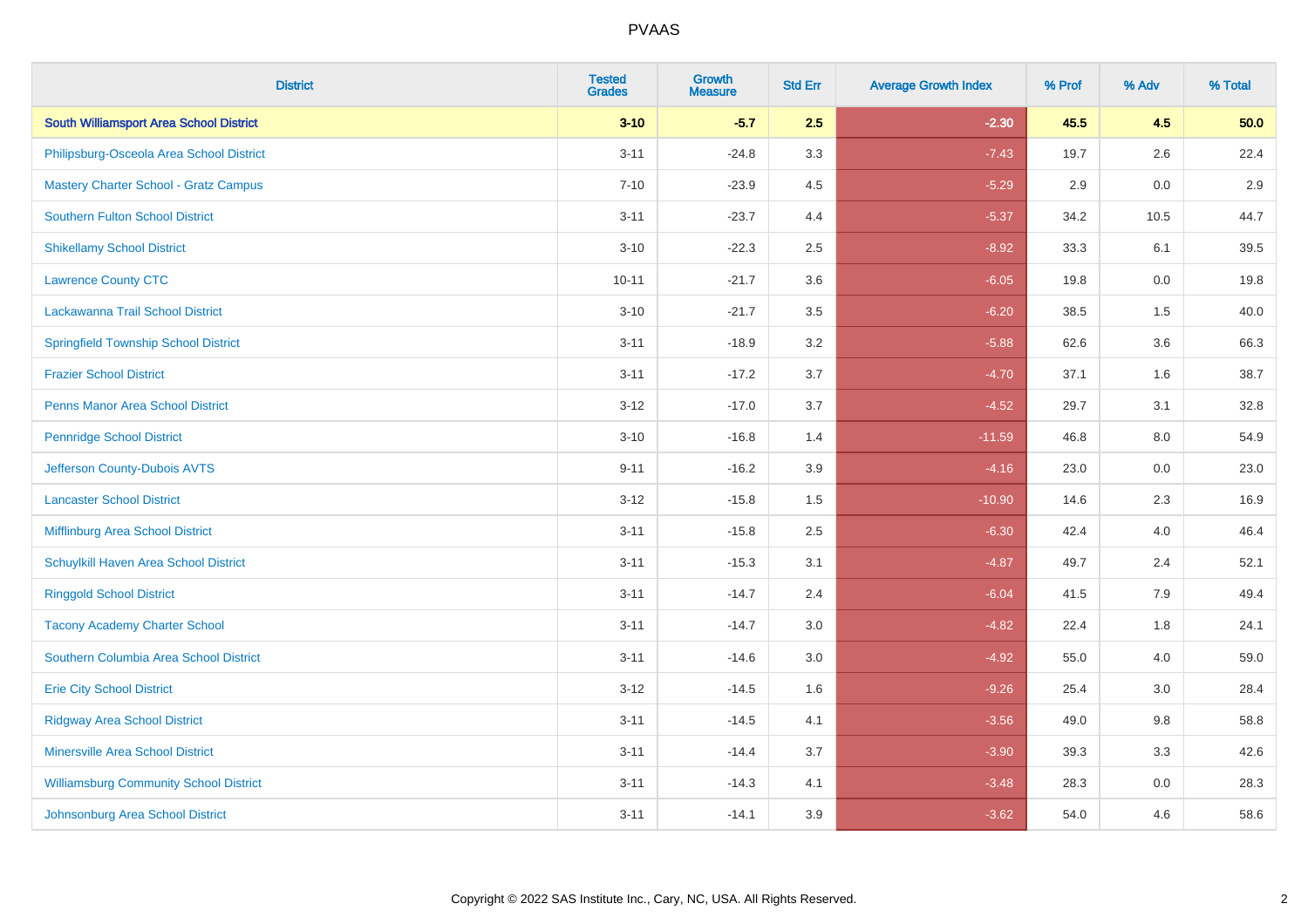| <b>District</b>                                 | <b>Tested</b><br><b>Grades</b> | <b>Growth</b><br><b>Measure</b> | <b>Std Err</b> | <b>Average Growth Index</b> | % Prof | % Adv   | % Total |
|-------------------------------------------------|--------------------------------|---------------------------------|----------------|-----------------------------|--------|---------|---------|
| <b>South Williamsport Area School District</b>  | $3 - 10$                       | $-5.7$                          | 2.5            | $-2.30$                     | 45.5   | 4.5     | 50.0    |
| <b>Riverside Beaver County School District</b>  | $3 - 11$                       | $-14.0$                         | 3.0            | $-4.64$                     | 49.4   | $8.8\,$ | 58.2    |
| <b>Bristol Township School District</b>         | $3 - 11$                       | $-13.9$                         | 2.0            | $-7.05$                     | 31.0   | 3.7     | 34.7    |
| <b>Tulpehocken Area School District</b>         | $3 - 12$                       | $-13.7$                         | 2.8            | $-4.81$                     | 36.7   | 2.8     | 39.4    |
| Propel Charter School - Braddock Hills          | $3 - 11$                       | $-13.6$                         | 3.6            | $-3.81$                     | 9.7    | 1.6     | 11.3    |
| Salisbury-Elk Lick School District              | $3 - 11$                       | $-13.5$                         | 5.9            | $-2.30$                     | 27.8   | 0.0     | 27.8    |
| <b>Titusville Area School District</b>          | $3 - 11$                       | $-13.2$                         | 2.6            | $-4.99$                     | 43.2   | 4.8     | 48.0    |
| <b>Rochester Area School District</b>           | $3 - 11$                       | $-13.2$                         | 4.6            | $-2.89$                     | 19.5   | 1.3     | 20.8    |
| <b>Northern Potter School District</b>          | $3 - 12$                       | $-13.1$                         | 4.6            | $-2.84$                     | 37.5   | 0.0     | 37.5    |
| Southern Huntingdon County School District      | $3 - 11$                       | $-12.9$                         | 3.2            | $-3.98$                     | 32.5   | $2.5\,$ | 35.0    |
| <b>Keystone Education Center Charter School</b> | $3 - 12$                       | $-12.9$                         | 5.9            | $-2.19$                     | 28.0   | 0.0     | 28.0    |
| <b>Hatboro-Horsham School District</b>          | $3 - 11$                       | $-12.8$                         | 1.7            | $-7.47$                     | 45.6   | 7.2     | 52.8    |
| <b>Norristown Area School District</b>          | $3-12$                         | $-12.8$                         | 1.6            | $-7.98$                     | 23.5   | 2.3     | 25.7    |
| <b>Avonworth School District</b>                | $3 - 10$                       | $-12.6$                         | 3.1            | $-4.01$                     | 59.8   | 4.6     | 64.4    |
| Columbia-Montour AVTS                           | $9 - 10$                       | $-12.5$                         | 3.0            | $-4.16$                     | 22.3   | 0.6     | 22.9    |
| <b>Wellsboro Area School District</b>           | $3 - 11$                       | $-12.4$                         | 3.0            | $-4.11$                     | 49.2   | 11.9    | 61.1    |
| <b>Owen J Roberts School District</b>           | $3 - 11$                       | $-12.3$                         | 1.6            | $-7.61$                     | 57.0   | 11.9    | 69.0    |
| <b>West Mifflin Area School District</b>        | $3 - 12$                       | $-12.3$                         | 2.9            | $-4.22$                     | 39.7   | 10.3    | 50.0    |
| <b>Annville-Cleona School District</b>          | $3 - 12$                       | $-12.1$                         | 2.7            | $-4.46$                     | 34.9   | 7.8     | 42.6    |
| Catasauqua Area School District                 | $3 - 12$                       | $-12.1$                         | 3.0            | $-4.00$                     | 36.8   | 7.6     | 44.3    |
| <b>Bucks County Technical High School</b>       | $9 - 10$                       | $-12.0$                         | 2.5            | $-4.84$                     | 35.9   | 3.2     | 39.2    |
| <b>Marion Center Area School District</b>       | $3 - 10$                       | $-12.0$                         | 3.1            | $-3.87$                     | 33.7   | 1.1     | 34.8    |
| <b>Moniteau School District</b>                 | $3 - 11$                       | $-11.8$                         | 3.3            | $-3.56$                     | 50.0   | 6.3     | 56.3    |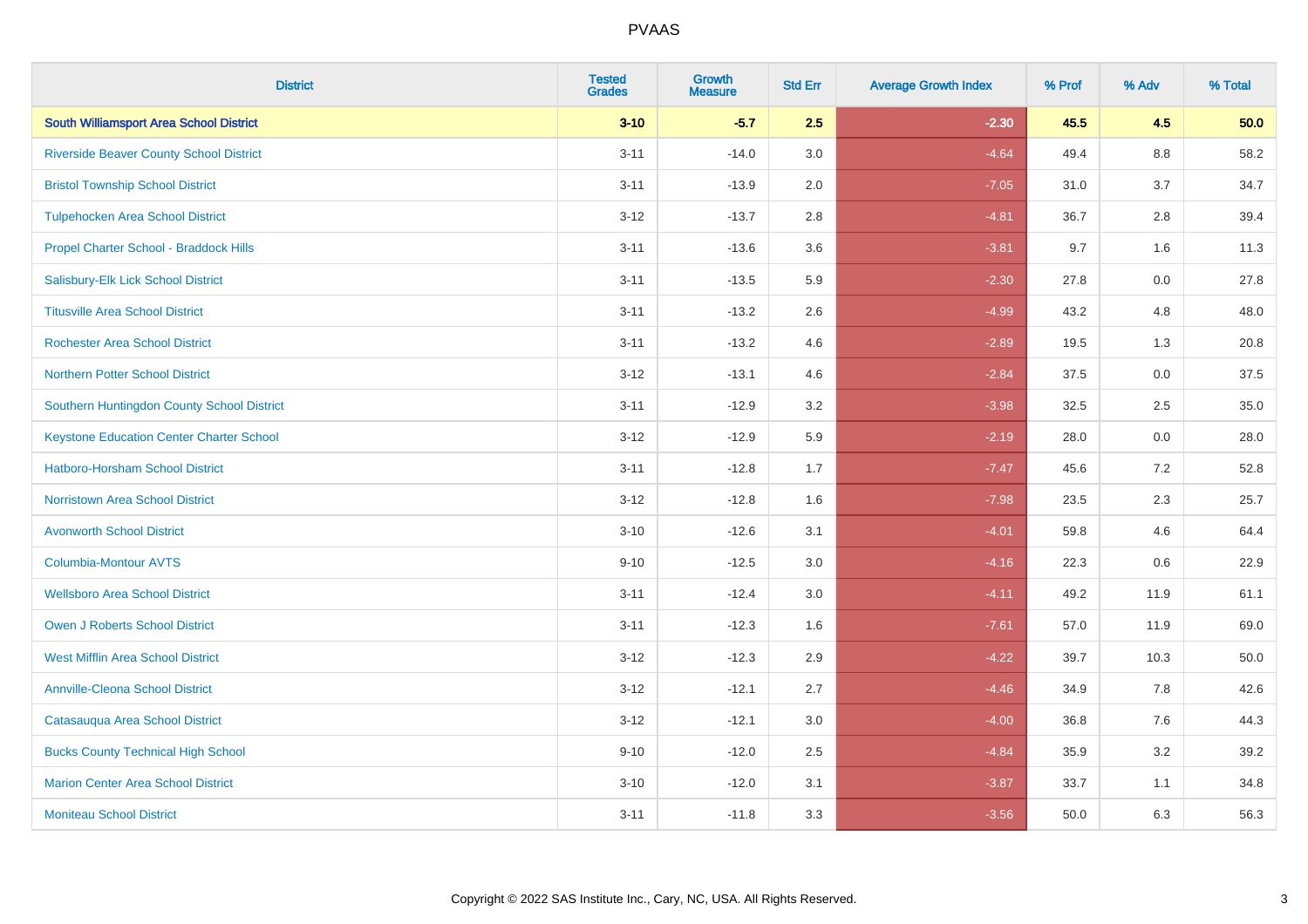| <b>District</b>                                | <b>Tested</b><br><b>Grades</b> | <b>Growth</b><br><b>Measure</b> | <b>Std Err</b> | <b>Average Growth Index</b> | % Prof | % Adv   | % Total |
|------------------------------------------------|--------------------------------|---------------------------------|----------------|-----------------------------|--------|---------|---------|
| <b>South Williamsport Area School District</b> | $3 - 10$                       | $-5.7$                          | 2.5            | $-2.30$                     | 45.5   | 4.5     | 50.0    |
| <b>Steelton-Highspire School District</b>      | $3 - 11$                       | $-11.8$                         | 3.5            | $-3.40$                     | 14.5   | 0.0     | 14.5    |
| <b>Propel Charter School-Homestead</b>         | $3 - 11$                       | $-11.7$                         | 4.1            | $-2.84$                     | 15.9   | 0.0     | 15.9    |
| <b>Abington School District</b>                | $3 - 10$                       | $-11.5$                         | 1.9            | $-6.00$                     | 56.2   | 11.6    | 67.8    |
| Southern Tioga School District                 | $3 - 11$                       | $-11.5$                         | 2.7            | $-4.25$                     | 47.8   | 6.4     | 54.3    |
| Maritime Academy Charter School                | $3 - 10$                       | $-11.4$                         | 3.5            | $-3.29$                     | 15.2   | 0.0     | 15.2    |
| <b>Plum Borough School District</b>            | $3 - 11$                       | $-11.3$                         | 2.2            | $-5.19$                     | 51.1   | 9.0     | 60.1    |
| <b>South Park School District</b>              | $3 - 11$                       | $-11.3$                         | 2.7            | $-4.23$                     | 53.5   | 13.7    | 67.3    |
| La Academia Partnership Charter School         | $6 - 11$                       | $-11.0$                         | 4.7            | $-2.34$                     | 6.8    | 0.0     | 6.8     |
| <b>Sugar Valley Rural Charter School</b>       | $3 - 11$                       | $-11.0$                         | 4.5            | $-2.46$                     | 14.9   | 0.0     | 14.9    |
| <b>Solanco School District</b>                 | $3 - 11$                       | $-11.0$                         | 2.0            | $-5.55$                     | 41.6   | 4.5     | 46.1    |
| <b>Propel Charter School-Montour</b>           | $3 - 10$                       | $-10.7$                         | 3.9            | $-2.71$                     | 13.7   | 0.0     | 13.7    |
| Northern Lehigh School District                | $3 - 12$                       | $-10.4$                         | 2.7            | $-3.82$                     | 28.0   | 9.3     | 37.3    |
| <b>Exeter Township School District</b>         | $3 - 11$                       | $-10.4$                         | 1.9            | $-5.44$                     | 50.6   | 2.7     | 53.3    |
| <b>Farrell Area School District</b>            | $3 - 11$                       | $-10.4$                         | 4.3            | $-2.41$                     | 19.0   | 0.0     | 19.0    |
| The New Academy Charter School                 | $8 - 11$                       | $-10.4$                         | 5.2            | $-2.00$                     | 0.0    | $0.0\,$ | $0.0\,$ |
| <b>Union City Area School District</b>         | $3 - 12$                       | $-10.2$                         | 3.6            | $-2.87$                     | 42.9   | 3.2     | 46.0    |
| <b>Pittston Area School District</b>           | $3 - 11$                       | $-10.1$                         | 5.6            | $-1.80$                     | 38.1   | 9.5     | 47.6    |
| <b>Northwest Area School District</b>          | $3 - 10$                       | $-10.0$                         | 3.8            | $-2.59$                     | 34.6   | $7.3$   | 41.8    |
| Jefferson-Morgan School District               | $3 - 10$                       | $-9.9$                          | 4.2            | $-2.35$                     | 43.8   | 4.2     | 47.9    |
| <b>Big Spring School District</b>              | $3 - 11$                       | $-9.8$                          | 2.4            | $-4.00$                     | 38.6   | 8.9     | 47.5    |
| <b>Neshannock Township School District</b>     | $3 - 10$                       | $-9.7$                          | 2.9            | $-3.34$                     | 62.4   | 5.6     | 67.9    |
| <b>Benton Area School District</b>             | $3 - 10$                       | $-9.7$                          | 4.5            | $-2.18$                     | 43.2   | 5.4     | 48.6    |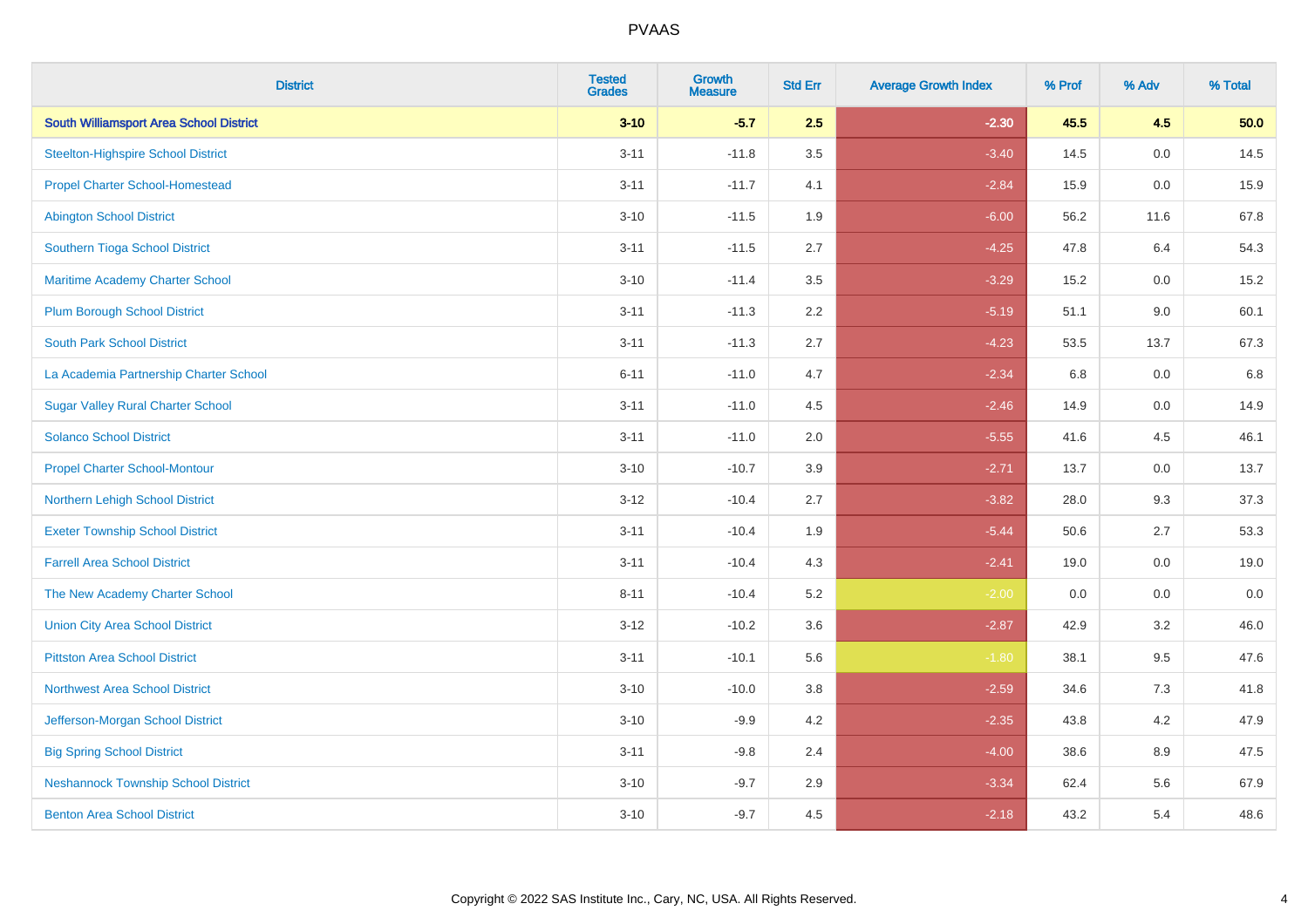| <b>District</b>                                | <b>Tested</b><br><b>Grades</b> | <b>Growth</b><br><b>Measure</b> | <b>Std Err</b> | <b>Average Growth Index</b> | % Prof | % Adv   | % Total |
|------------------------------------------------|--------------------------------|---------------------------------|----------------|-----------------------------|--------|---------|---------|
| <b>South Williamsport Area School District</b> | $3 - 10$                       | $-5.7$                          | 2.5            | $-2.30$                     | 45.5   | 4.5     | 50.0    |
| <b>Chambersburg Area School District</b>       | $3 - 11$                       | $-9.5$                          | 1.3            | $-7.20$                     | 42.7   | 8.6     | 51.4    |
| <b>Redbank Valley School District</b>          | $3 - 11$                       | $-9.5$                          | 3.4            | $-2.77$                     | 31.5   | 4.9     | 36.4    |
| <b>Clearfield Area School District</b>         | $3 - 10$                       | $-9.4$                          | 2.6            | $-3.56$                     | 43.0   | 3.1     | 46.1    |
| <b>Carmichaels Area School District</b>        | $3 - 10$                       | $-9.3$                          | 3.3            | $-2.81$                     | 35.1   | 1.4     | 36.5    |
| <b>Berwick Area School District</b>            | $3 - 11$                       | $-9.3$                          | 2.6            | $-3.59$                     | 42.1   | 5.5     | 47.6    |
| <b>Bradford Area School District</b>           | $3 - 12$                       | $-9.3$                          | 2.4            | $-3.87$                     | 45.8   | 8.3     | 54.2    |
| <b>North East School District</b>              | $3 - 11$                       | $-9.3$                          | 3.1            | $-3.02$                     | 62.6   | 14.4    | 77.0    |
| <b>Innovative Arts Academy Charter School</b>  | $6 - 11$                       | $-9.1$                          | 3.7            | $-2.44$                     | 9.5    | 0.0     | 9.5     |
| <b>Mahanoy Area School District</b>            | $3 - 10$                       | $-9.0$                          | 3.6            | $-2.49$                     | 26.2   | 1.6     | 27.9    |
| <b>Aliquippa School District</b>               | $3 - 11$                       | $-9.0$                          | 4.2            | $-2.14$                     | 11.0   | 0.0     | 11.0    |
| Philadelphia Academy Charter School            | $3 - 11$                       | $-8.9$                          | 2.9            | $-3.04$                     | 50.5   | 2.9     | 53.4    |
| <b>South Allegheny School District</b>         | $3 - 11$                       | $-8.8$                          | 3.2            | $-2.70$                     | 40.5   | $0.0\,$ | 40.5    |
| <b>North Star School District</b>              | $3 - 11$                       | $-8.7$                          | 3.5            | $-2.51$                     | 47.8   | 6.0     | 53.7    |
| <b>Palisades School District</b>               | $3 - 11$                       | $-8.7$                          | 2.8            | $-3.06$                     | 53.8   | 6.7     | 60.5    |
| <b>Milton Area School District</b>             | $3 - 11$                       | $-8.7$                          | 2.5            | $-3.52$                     | 45.4   | $6.9\,$ | 52.3    |
| <b>Chartiers-Houston School District</b>       | $3 - 10$                       | $-8.6$                          | 3.5            | $-2.41$                     | 59.7   | 4.5     | 64.2    |
| <b>Lampeter-Strasburg School District</b>      | $3 - 12$                       | $-8.6$                          | 2.0            | $-4.33$                     | 55.1   | 9.8     | 64.8    |
| <b>West Middlesex Area School District</b>     | $3 - 10$                       | $-8.4$                          | 3.8            | $-2.21$                     | 34.9   | 2.8     | 37.6    |
| <b>Elizabeth Forward School District</b>       | $3 - 11$                       | $-8.4$                          | 2.4            | $-3.41$                     | 51.7   | 4.0     | 55.7    |
| <b>Southmoreland School District</b>           | $3 - 11$                       | $-8.3$                          | 3.6            | $-2.32$                     | 56.8   | 7.2     | 64.0    |
| <b>Tamaqua Area School District</b>            | $3 - 12$                       | $-8.2$                          | 2.5            | $-3.24$                     | 44.5   | 1.9     | 46.4    |
| <b>Muncy School District</b>                   | $3 - 11$                       | $-8.1$                          | 3.7            | $-2.21$                     | 42.0   | 3.8     | 45.8    |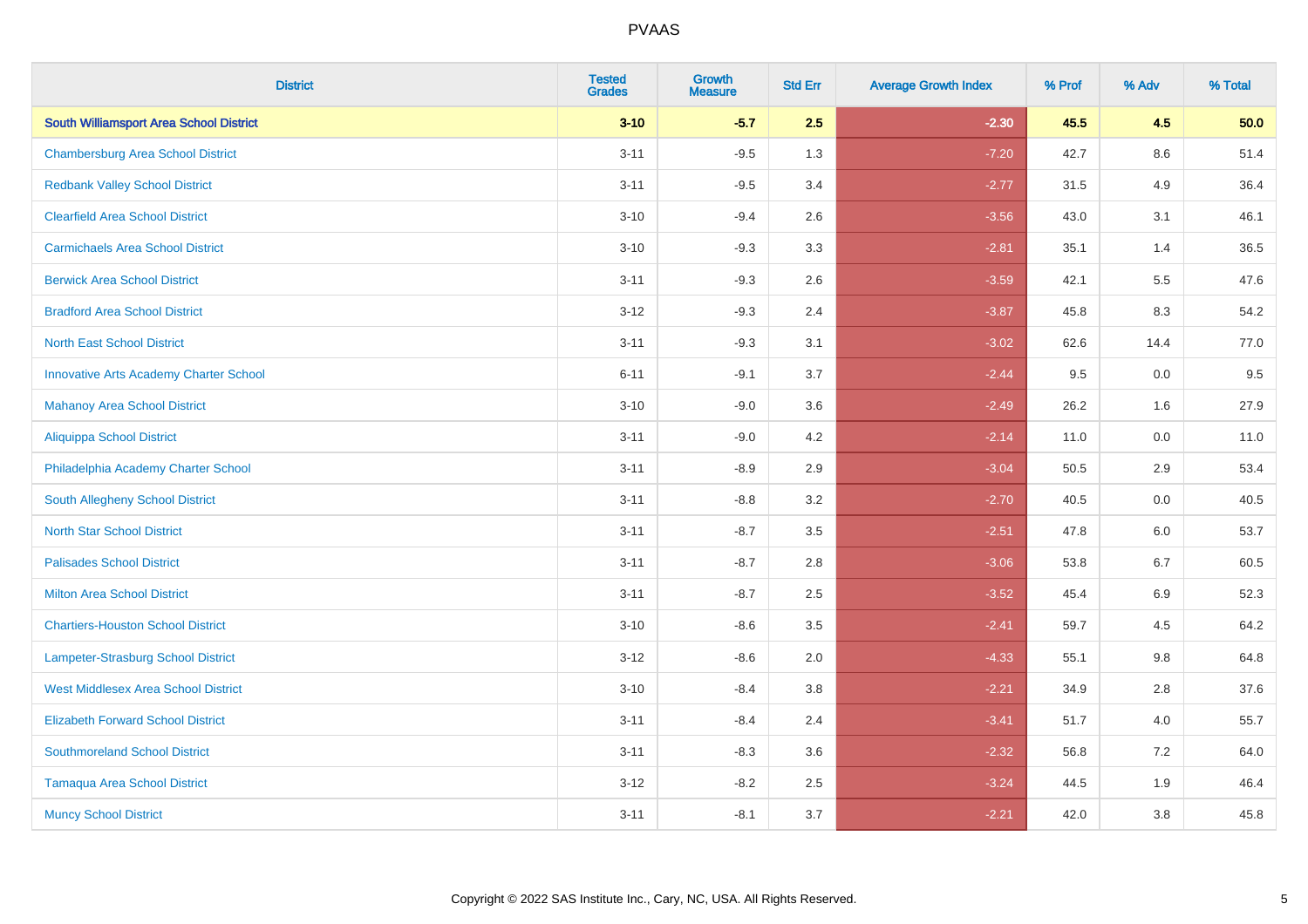| <b>District</b>                                | <b>Tested</b><br><b>Grades</b> | <b>Growth</b><br><b>Measure</b> | <b>Std Err</b> | <b>Average Growth Index</b> | % Prof | % Adv   | % Total  |
|------------------------------------------------|--------------------------------|---------------------------------|----------------|-----------------------------|--------|---------|----------|
| <b>South Williamsport Area School District</b> | $3 - 10$                       | $-5.7$                          | 2.5            | $-2.30$                     | 45.5   | 4.5     | 50.0     |
| Portage Area School District                   | $3 - 10$                       | $-8.1$                          | 3.6            | $-2.26$                     | 40.6   | 9.4     | $50.0\,$ |
| <b>Blairsville-Saltsburg School District</b>   | $3 - 11$                       | $-8.0$                          | 3.0            | $-2.68$                     | 37.3   | 7.0     | 44.3     |
| <b>Western Beaver County School District</b>   | $3 - 11$                       | $-7.8$                          | 4.2            | $-1.87$                     | 56.5   | 6.5     | 63.0     |
| <b>Shamokin Area School District</b>           | $3 - 11$                       | $-7.7$                          | 4.8            | $-1.60$                     | 38.1   | 3.2     | 41.3     |
| <b>Pine Grove Area School District</b>         | $3 - 11$                       | $-7.7$                          | 2.9            | $-2.66$                     | 42.3   | 7.7     | 50.0     |
| <b>Dunmore School District</b>                 | $3 - 11$                       | $-7.7$                          | 2.9            | $-2.62$                     | 34.0   | 7.2     | 41.2     |
| <b>Penn Hills School District</b>              | $3 - 11$                       | $-7.6$                          | 2.6            | $-2.94$                     | 33.1   | 0.7     | 33.8     |
| <b>Mohawk Area School District</b>             | $3 - 11$                       | $-7.5$                          | 3.1            | $-2.45$                     | 49.4   | 11.0    | 60.4     |
| Northern Tioga School District                 | $3 - 12$                       | $-7.5$                          | 2.8            | $-2.64$                     | 54.0   | 1.2     | 55.2     |
| <b>Conneaut School District</b>                | $3 - 12$                       | $-7.5$                          | 2.6            | $-2.91$                     | 38.4   | 7.4     | 45.8     |
| <b>Highlands School District</b>               | $3 - 11$                       | $-7.4$                          | 2.7            | $-2.76$                     | 44.4   | 3.7     | 48.2     |
| <b>Williams Valley School District</b>         | $3 - 11$                       | $-7.3$                          | 3.4            | $-2.13$                     | 23.2   | 0.0     | 23.2     |
| <b>California Area School District</b>         | $3 - 10$                       | $-7.3$                          | 3.6            | $-2.02$                     | 42.6   | 9.8     | 52.5     |
| <b>Forest Hills School District</b>            | $3 - 11$                       | $-7.3$                          | 2.7            | $-2.74$                     | 41.1   | 13.7    | 54.8     |
| <b>Interboro School District</b>               | $3 - 12$                       | $-7.3$                          | 2.1            | $-3.43$                     | 46.6   | 4.8     | 51.4     |
| <b>Brownsville Area School District</b>        | $3 - 12$                       | $-7.2$                          | 3.9            | $-1.83$                     | 34.4   | 6.1     | 40.5     |
| <b>Windber Area School District</b>            | $3 - 11$                       | $-7.2$                          | 3.2            | $-2.24$                     | 55.4   | 7.2     | 62.6     |
| <b>Wallenpaupack Area School District</b>      | $3 - 11$                       | $-7.1$                          | 2.3            | $-3.09$                     | 40.8   | 2.4     | 43.1     |
| <b>Freedom Area School District</b>            | $3 - 11$                       | $-7.1$                          | 3.0            | $-2.37$                     | 43.8   | 4.2     | 47.9     |
| <b>Harbor Creek School District</b>            | $3 - 11$                       | $-7.1$                          | 2.7            | $-2.67$                     | 48.8   | 15.2    | 64.0     |
| <b>Moshannon Valley School District</b>        | $3 - 10$                       | $-7.0$                          | 3.4            | $-2.01$                     | 48.5   | $0.0\,$ | 48.5     |
| <b>Penn-Delco School District</b>              | $3 - 11$                       | $-6.8$                          | 1.9            | $-3.51$                     | 46.6   | 3.2     | 49.8     |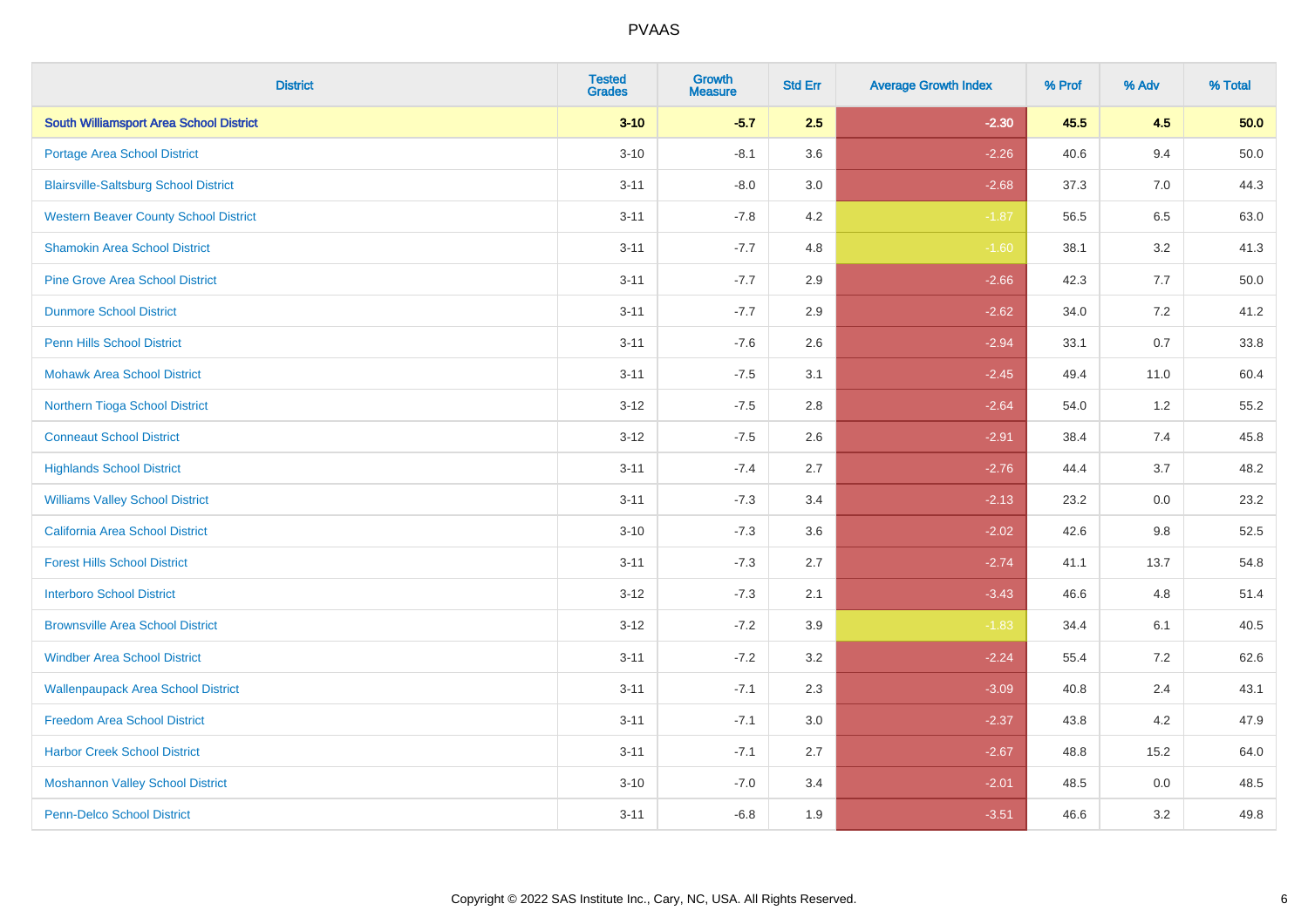| <b>District</b>                                   | <b>Tested</b><br><b>Grades</b> | <b>Growth</b><br><b>Measure</b> | <b>Std Err</b> | <b>Average Growth Index</b> | % Prof | % Adv   | % Total |
|---------------------------------------------------|--------------------------------|---------------------------------|----------------|-----------------------------|--------|---------|---------|
| <b>South Williamsport Area School District</b>    | $3 - 10$                       | $-5.7$                          | 2.5            | $-2.30$                     | 45.5   | 4.5     | 50.0    |
| <b>Yough School District</b>                      | $3 - 10$                       | $-6.6$                          | 2.7            | $-2.43$                     | 50.8   | 4.0     | 54.8    |
| <b>Butler Area School District</b>                | $3 - 11$                       | $-6.5$                          | 1.5            | $-4.26$                     | 42.5   | 9.4     | 51.9    |
| <b>Executive Education Academy Charter School</b> | $3 - 10$                       | $-6.5$                          | 3.1            | $-2.08$                     | 23.7   | 2.2     | 25.8    |
| <b>New Castle Area School District</b>            | $3 - 12$                       | $-6.4$                          | 2.4            | $-2.66$                     | 32.5   | 4.3     | 36.8    |
| <b>Tri-Valley School District</b>                 | $3 - 10$                       | $-6.4$                          | 4.1            | $-1.57$                     | 37.0   | 4.4     | 41.3    |
| <b>Slippery Rock Area School District</b>         | $3 - 11$                       | $-6.3$                          | 2.5            | $-2.51$                     | 56.2   | 9.5     | 65.7    |
| <b>Upper Dauphin Area School District</b>         | $3 - 11$                       | $-6.3$                          | 3.2            | $-1.98$                     | 37.4   | 4.8     | 42.2    |
| <b>East Allegheny School District</b>             | $3 - 11$                       | $-6.3$                          | 3.3            | $-1.87$                     | 31.9   | 9.7     | 41.7    |
| <b>Dubois Area School District</b>                | $3 - 11$                       | $-6.2$                          | 2.0            | $-3.07$                     | 50.9   | 13.4    | 64.3    |
| <b>Mount Union Area School District</b>           | $3 - 10$                       | $-6.1$                          | 3.1            | $-1.97$                     | 32.2   | 3.4     | 35.6    |
| <b>Waynesboro Area School District</b>            | $3 - 12$                       | $-6.1$                          | 1.9            | $-3.20$                     | 50.0   | 6.8     | 56.8    |
| <b>East Lycoming School District</b>              | $3 - 11$                       | $-6.0$                          | 2.7            | $-2.24$                     | 48.3   | $4.2\,$ | 52.5    |
| <b>Karns City Area School District</b>            | $3 - 11$                       | $-6.0$                          | 2.9            | $-2.03$                     | 53.1   | 8.3     | 61.5    |
| <b>Forest City Regional School District</b>       | $3 - 12$                       | $-6.0$                          | 3.0            | $-1.96$                     | 44.1   | $0.0\,$ | 44.1    |
| <b>Old Forge School District</b>                  | $3 - 12$                       | $-5.9$                          | 3.4            | $-1.73$                     | 52.9   | 7.1     | 60.0    |
| <b>Shade-Central City School District</b>         | $3 - 11$                       | $-5.9$                          | 4.6            | $-1.28$                     | 27.8   | 0.0     | 27.8    |
| <b>Fort Cherry School District</b>                | $3 - 10$                       | $-5.9$                          | 3.8            | $-1.56$                     | 55.2   | 5.2     | 60.3    |
| <b>Universal Audenried Charter School</b>         | $9 - 11$                       | $-5.8$                          | 2.4            | $-2.40$                     | 14.6   | $0.0\,$ | 14.6    |
| Jim Thorpe Area School District                   | $3 - 11$                       | $-5.8$                          | 2.7            | $-2.19$                     | 33.3   | 7.4     | 40.7    |
| <b>Blue Mountain School District</b>              | $3 - 10$                       | $-5.8$                          | 2.3            | $-2.56$                     | 46.6   | 8.5     | 55.1    |
| Susquehanna Township School District              | $3 - 12$                       | $-5.8$                          | 2.7            | $-2.17$                     | 36.0   | 5.6     | 41.6    |
| <b>Ferndale Area School District</b>              | $3 - 10$                       | $-5.8$                          | 4.3            | $-1.33$                     | 40.0   | 0.0     | 40.0    |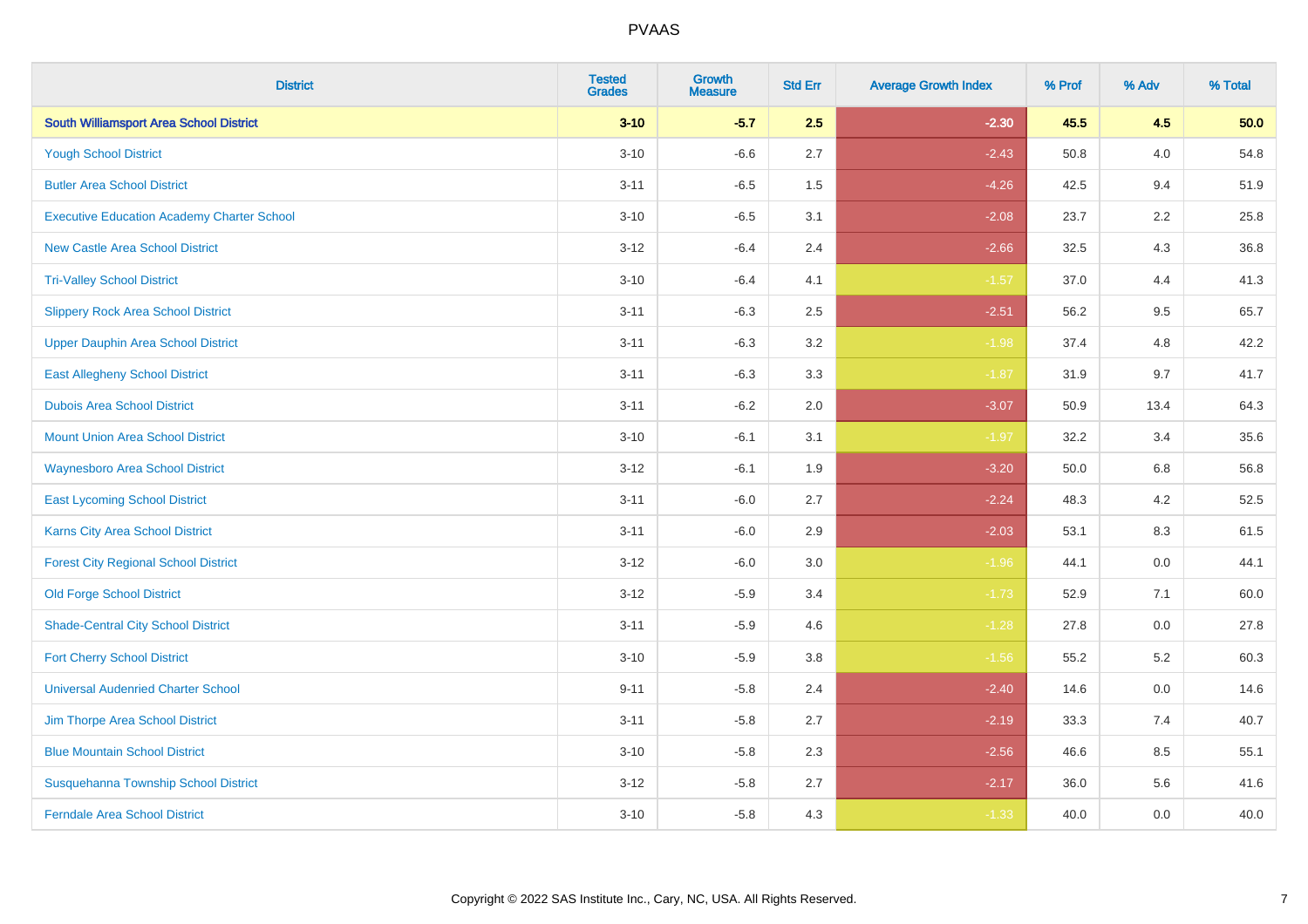| <b>District</b>                                | <b>Tested</b><br><b>Grades</b> | <b>Growth</b><br><b>Measure</b> | <b>Std Err</b> | <b>Average Growth Index</b> | % Prof | % Adv | % Total |
|------------------------------------------------|--------------------------------|---------------------------------|----------------|-----------------------------|--------|-------|---------|
| <b>South Williamsport Area School District</b> | $3 - 10$                       | $-5.7$                          | 2.5            | $-2.30$                     | 45.5   | 4.5   | 50.0    |
| <b>Pequea Valley School District</b>           | $3 - 11$                       | $-5.8$                          | 3.2            | $-1.80$                     | 39.8   | 9.1   | 48.9    |
| <b>Austin Area School District</b>             | $3 - 11$                       | $-5.7$                          | 6.4            | $-0.90$                     | 33.3   | 5.6   | 38.9    |
| <b>Carbon Career &amp; Technical Institute</b> | $9 - 11$                       | $-5.7$                          | 3.6            | $-1.59$                     | 34.5   | 1.2   | 35.7    |
| <b>Claysburg-Kimmel School District</b>        | $3 - 11$                       | $-5.7$                          | 4.0            | $-1.42$                     | 42.9   | 8.2   | 51.0    |
| <b>South Williamsport Area School District</b> | $3 - 10$                       | $-5.7$                          | 2.5            | $-2.30$                     | 45.5   | 4.5   | 50.0    |
| <b>Fairfield Area School District</b>          | $3 - 11$                       | $-5.6$                          | 3.4            | $-1.66$                     | 57.9   | 4.0   | 61.8    |
| <b>Canton Area School District</b>             | $3 - 11$                       | $-5.5$                          | 3.2            | $-1.75$                     | 40.7   | 2.3   | 43.0    |
| <b>Bermudian Springs School District</b>       | $3 - 11$                       | $-5.5$                          | 2.9            | $-1.94$                     | 56.4   | 6.8   | 63.2    |
| <b>Montrose Area School District</b>           | $3 - 10$                       | $-5.5$                          | 3.0            | $-1.82$                     | 46.7   | 5.4   | 52.2    |
| <b>Trinity Area School District</b>            | $3 - 11$                       | $-5.4$                          | 2.0            | $-2.71$                     | 48.3   | 11.8  | 60.1    |
| Imhotep Institute Charter High School          | $9 - 11$                       | $-5.3$                          | 5.8            | $-0.92$                     | 25.0   | 0.0   | 25.0    |
| <b>Corry Area School District</b>              | $3 - 11$                       | $-5.3$                          | 2.6            | $-2.03$                     | 38.5   | 6.0   | 44.5    |
| <b>Carlisle Area School District</b>           | $3 - 11$                       | $-5.3$                          | 1.9            | $-2.81$                     | 54.0   | 6.3   | 60.3    |
| <b>Indiana Area School District</b>            | $3 - 11$                       | $-5.3$                          | 2.3            | $-2.28$                     | 47.6   | 18.4  | 66.1    |
| <b>Middletown Area School District</b>         | $3 - 11$                       | $-5.3$                          | 2.6            | $-2.05$                     | 46.4   | 5.3   | 51.7    |
| <b>Brentwood Borough School District</b>       | $3 - 11$                       | $-5.3$                          | 3.0            | $-1.72$                     | 52.0   | 6.1   | 58.2    |
| Perseus House Charter School Of Excellence     | $6 - 11$                       | $-5.2$                          | 3.0            | $-1.72$                     | 16.5   | 0.0   | 16.5    |
| <b>Keystone Central School District</b>        | $3 - 11$                       | $-5.1$                          | 2.0            | $-2.46$                     | 44.7   | 4.6   | 49.4    |
| <b>Upper Moreland Township School District</b> | $3 - 11$                       | $-5.0$                          | 2.2            | $-2.31$                     | 57.9   | 4.0   | 61.9    |
| <b>Mount Pleasant Area School District</b>     | $3 - 11$                       | $-5.0$                          | 2.6            | $-1.93$                     | 52.6   | 0.0   | 52.6    |
| <b>Washington School District</b>              | $3 - 11$                       | $-4.9$                          | 2.8            | $-1.76$                     | 30.1   | 2.4   | 32.5    |
| <b>Brandywine Heights Area School District</b> | $3 - 11$                       | $-4.9$                          | 2.7            | $-1.81$                     | 49.2   | 8.2   | 57.4    |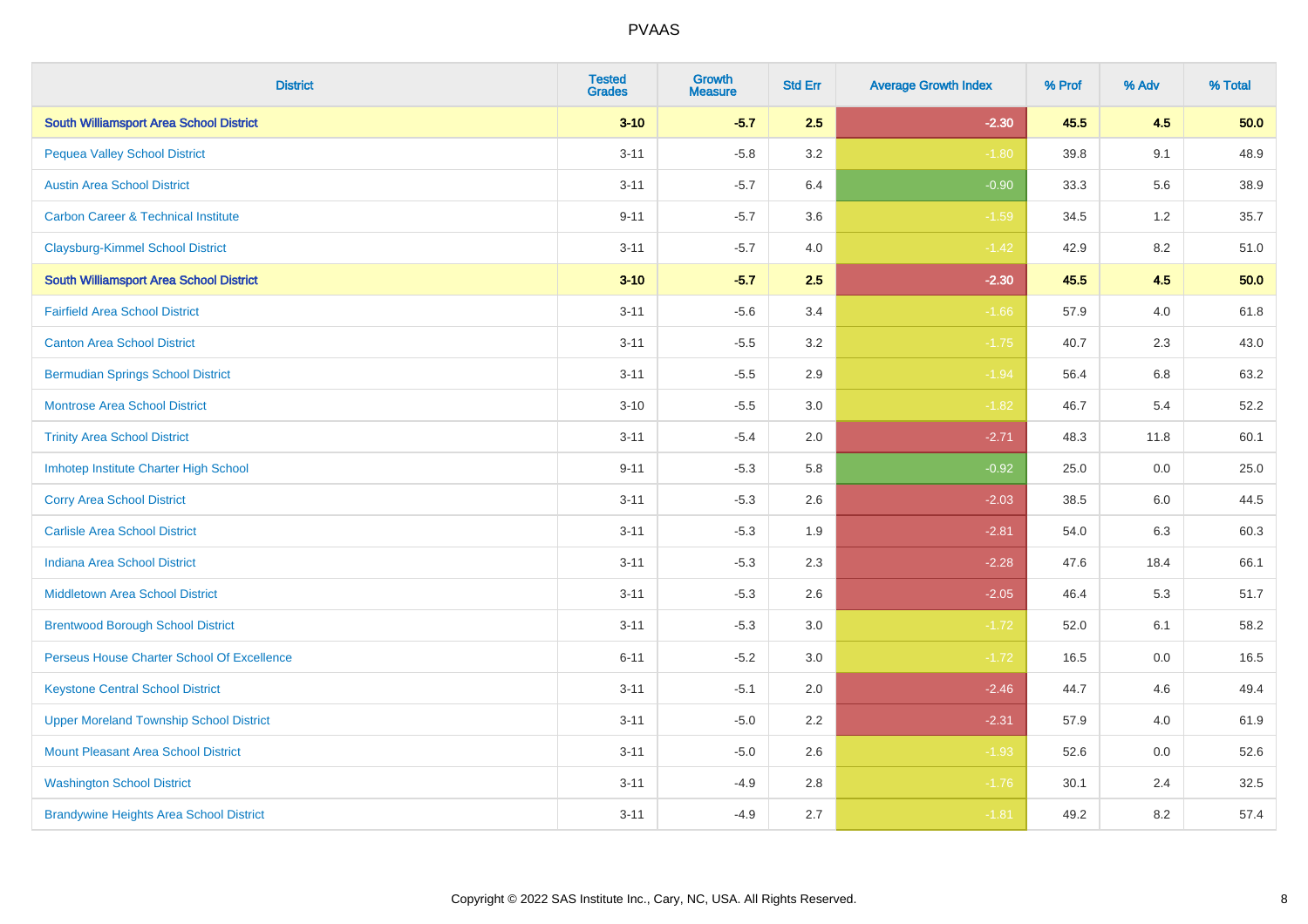| <b>District</b>                                | <b>Tested</b><br><b>Grades</b> | <b>Growth</b><br><b>Measure</b> | <b>Std Err</b> | <b>Average Growth Index</b> | % Prof | % Adv   | % Total |
|------------------------------------------------|--------------------------------|---------------------------------|----------------|-----------------------------|--------|---------|---------|
| <b>South Williamsport Area School District</b> | $3 - 10$                       | $-5.7$                          | 2.5            | $-2.30$                     | 45.5   | 4.5     | 50.0    |
| <b>Juniata County School District</b>          | $3 - 12$                       | $-4.9$                          | 2.1            | $-2.26$                     | 38.5   | 2.9     | 41.4    |
| <b>Central Columbia School District</b>        | $3 - 12$                       | $-4.8$                          | 2.6            | $-1.86$                     | 53.7   | 14.8    | 68.5    |
| <b>Nazareth Area School District</b>           | $3 - 11$                       | $-4.7$                          | 1.7            | $-2.82$                     | 59.2   | 9.9     | 69.0    |
| <b>Boyertown Area School District</b>          | $3 - 11$                       | $-4.7$                          | 1.5            | $-3.17$                     | 55.2   | 11.3    | 66.5    |
| <b>Apollo-Ridge School District</b>            | $3 - 12$                       | $-4.7$                          | 3.7            | $-1.24$                     | 50.0   | 10.0    | 60.0    |
| <b>Crawford Central School District</b>        | $3 - 11$                       | $-4.7$                          | 2.2            | $-2.15$                     | 40.6   | 10.5    | 51.1    |
| <b>Riverview School District</b>               | $3 - 11$                       | $-4.6$                          | 3.8            | $-1.20$                     | 57.9   | 15.8    | 73.7    |
| <b>West Greene School District</b>             | $3 - 11$                       | $-4.5$                          | 4.3            | $-1.04$                     | 36.6   | 7.3     | 43.9    |
| <b>Greensburg Salem School District</b>        | $3 - 11$                       | $-4.4$                          | 2.4            | $-1.88$                     | 47.6   | 4.9     | 52.4    |
| <b>Coatesville Area School District</b>        | $3 - 11$                       | $-4.4$                          | 1.7            | $-2.62$                     | 36.3   | 4.2     | 40.5    |
| <b>Quakertown Community School District</b>    | $3 - 12$                       | $-4.4$                          | 1.6            | $-2.70$                     | 56.5   | 10.0    | 66.6    |
| <b>Somerset Area School District</b>           | $3 - 11$                       | $-4.4$                          | 2.3            | $-1.93$                     | 44.4   | 14.9    | 59.3    |
| <b>Gillingham Charter School</b>               | $3 - 11$                       | $-4.4$                          | 5.6            | $-0.77$                     | 20.8   | 8.3     | 29.2    |
| <b>Forest Area School District</b>             | $3 - 11$                       | $-4.4$                          | 5.4            | $-0.81$                     | 36.2   | 2.1     | 38.3    |
| Jeannette City School District                 | $3 - 11$                       | $-4.3$                          | 3.8            | $-1.13$                     | 46.7   | $7.5\,$ | 54.2    |
| <b>Antietam School District</b>                | $3 - 10$                       | $-4.3$                          | 3.8            | $-1.13$                     | 36.4   | 5.4     | 41.8    |
| <b>Oxford Area School District</b>             | $3 - 11$                       | $-4.3$                          | 1.9            | $-2.26$                     | 41.3   | 8.0     | 49.3    |
| <b>Bristol Borough School District</b>         | $3 - 12$                       | $-4.3$                          | 3.4            | $-1.27$                     | 39.7   | 1.3     | 41.0    |
| <b>Turkeyfoot Valley Area School District</b>  | $3 - 12$                       | $-4.3$                          | 5.6            | $-0.76$                     | 22.0   | 5.1     | 27.1    |
| <b>Troy Area School District</b>               | $3 - 10$                       | $-4.3$                          | 3.4            | $-1.26$                     | 43.2   | 5.7     | 48.9    |
| East Pennsboro Area School District            | $3 - 11$                       | $-4.2$                          | 2.5            | $-1.71$                     | 60.8   | 8.5     | 69.3    |
| <b>Ellwood City Area School District</b>       | $3 - 11$                       | $-4.2$                          | 3.2            | $-1.29$                     | 54.1   | 14.1    | 68.2    |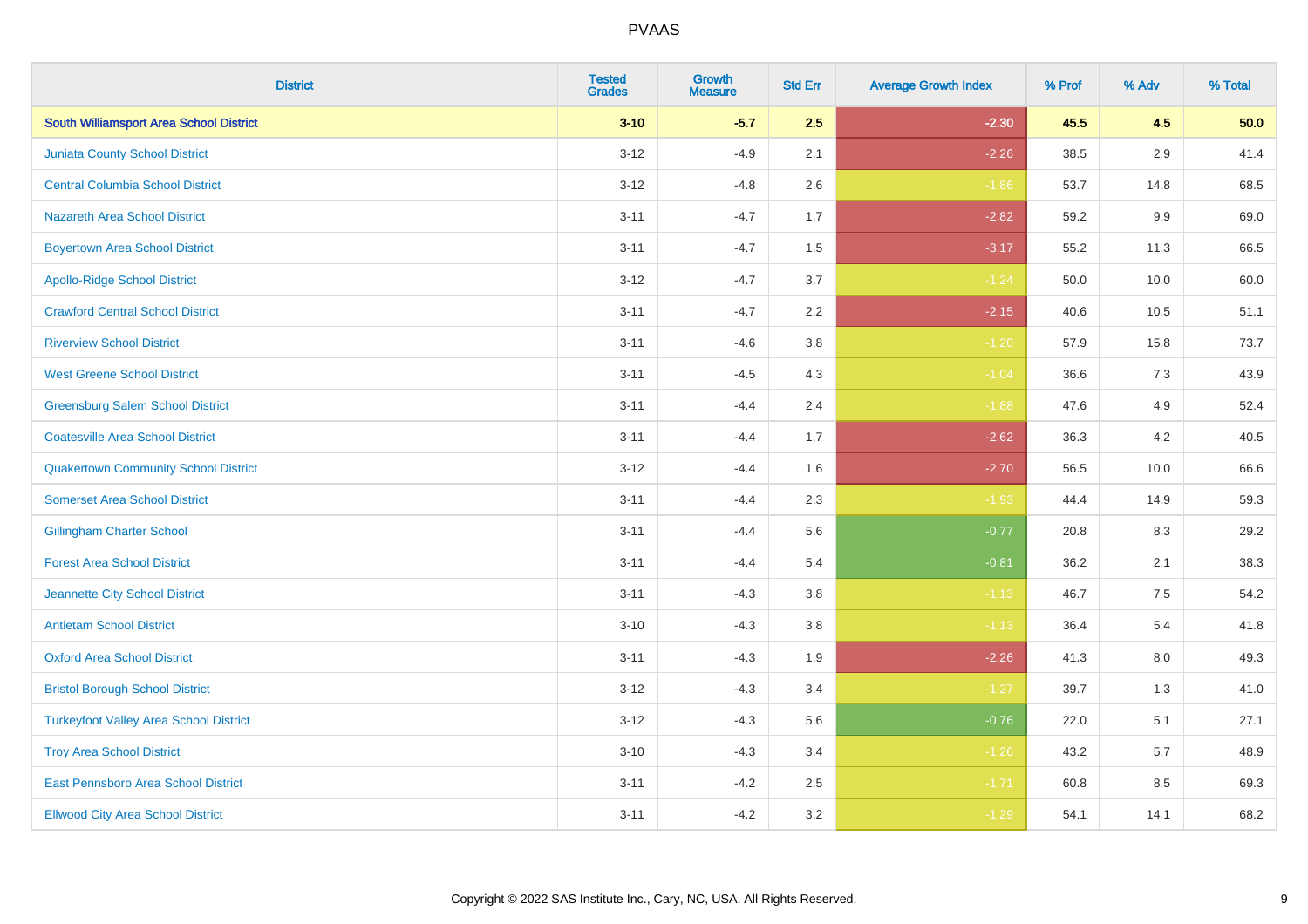| <b>District</b>                                                       | <b>Tested</b><br><b>Grades</b> | <b>Growth</b><br><b>Measure</b> | <b>Std Err</b> | <b>Average Growth Index</b> | % Prof | % Adv   | % Total |
|-----------------------------------------------------------------------|--------------------------------|---------------------------------|----------------|-----------------------------|--------|---------|---------|
| <b>South Williamsport Area School District</b>                        | $3 - 10$                       | $-5.7$                          | 2.5            | $-2.30$                     | 45.5   | 4.5     | 50.0    |
| <b>MaST Community Charter School</b>                                  | $3 - 10$                       | $-4.1$                          | 2.7            | $-1.52$                     | 44.0   | 9.5     | 53.4    |
| <b>Easton Area School District</b>                                    | $3 - 12$                       | $-4.1$                          | 1.4            | $-2.91$                     | 39.9   | 4.0     | 43.9    |
| Cambria Heights School District                                       | $3 - 10$                       | $-4.1$                          | 3.1            | $-1.32$                     | 51.0   | $6.0\,$ | 57.0    |
| <b>Elk Lake School District</b>                                       | $3 - 11$                       | $-4.0$                          | 3.3            | $-1.23$                     | 46.2   | 3.3     | 49.4    |
| <b>Pottstown School District</b>                                      | $3 - 12$                       | $-4.0$                          | 2.4            | $-1.68$                     | 29.8   | 1.2     | 31.0    |
| <b>Gettysburg Area School District</b>                                | $3 - 11$                       | $-4.0$                          | 2.1            | $-1.89$                     | 45.3   | 14.0    | 59.3    |
| Preparatory Charter School Of Mathematics, Science, Tech, And Careers | $9 - 10$                       | $-4.0$                          | 2.5            | $-1.59$                     | 15.0   | 0.0     | 15.0    |
| <b>Sullivan County School District</b>                                | $3 - 10$                       | $-4.0$                          | 4.4            | $-0.90$                     | 66.7   | 2.6     | 69.2    |
| <b>Westmont Hilltop School District</b>                               | $3 - 11$                       | $-4.0$                          | 2.8            | $-1.40$                     | 36.3   | 13.3    | 49.6    |
| Juniata Valley School District                                        | $3 - 11$                       | $-3.9$                          | 3.5            | $-1.10$                     | 44.4   | 3.5     | 47.8    |
| <b>Big Beaver Falls Area School District</b>                          | $3 - 11$                       | $-3.9$                          | 3.3            | $-1.18$                     | 34.1   | 3.5     | 37.6    |
| <b>York Co School Of Technology</b>                                   | $9 - 12$                       | $-3.8$                          | 1.7            | $-2.22$                     | 39.1   | 5.6     | 44.7    |
| <b>Valley Grove School District</b>                                   | $3 - 10$                       | $-3.7$                          | 3.7            | $-1.01$                     | 51.2   | 6.1     | 57.3    |
| <b>Kane Area School District</b>                                      | $3 - 10$                       | $-3.7$                          | 3.2            | $-1.17$                     | 39.5   | 9.9     | 49.4    |
| <b>Conemaugh Township Area School District</b>                        | $3 - 12$                       | $-3.7$                          | 3.4            | $-1.09$                     | 53.8   | 17.6    | 71.4    |
| <b>Kiski Area School District</b>                                     | $3 - 11$                       | $-3.7$                          | 2.0            | $-1.86$                     | 57.4   | 10.4    | 67.8    |
| <b>Twin Valley School District</b>                                    | $3 - 12$                       | $-3.6$                          | 2.1            | $-1.69$                     | 49.6   | 7.1     | 56.8    |
| <b>Perkiomen Valley School District</b>                               | $3 - 11$                       | $-3.5$                          | 1.6            | $-2.18$                     | 53.8   | 13.4    | 67.2    |
| <b>Fannett-Metal School District</b>                                  | $3 - 11$                       | $-3.4$                          | 5.1            | $-0.67$                     | 38.7   | 8.1     | 46.8    |
| <b>Chestnut Ridge School District</b>                                 | $3 - 12$                       | $-3.4$                          | 2.9            | $-1.17$                     | 46.6   | 5.8     | 52.4    |
| <b>Pittsburgh School District</b>                                     | $3 - 11$                       | $-3.3$                          | 1.1            | $-3.04$                     | 33.9   | 8.2     | 42.1    |
| <b>Riverside School District</b>                                      | $3 - 11$                       | $-3.2$                          | 3.0            | $-1.09$                     | 43.0   | 9.0     | 52.0    |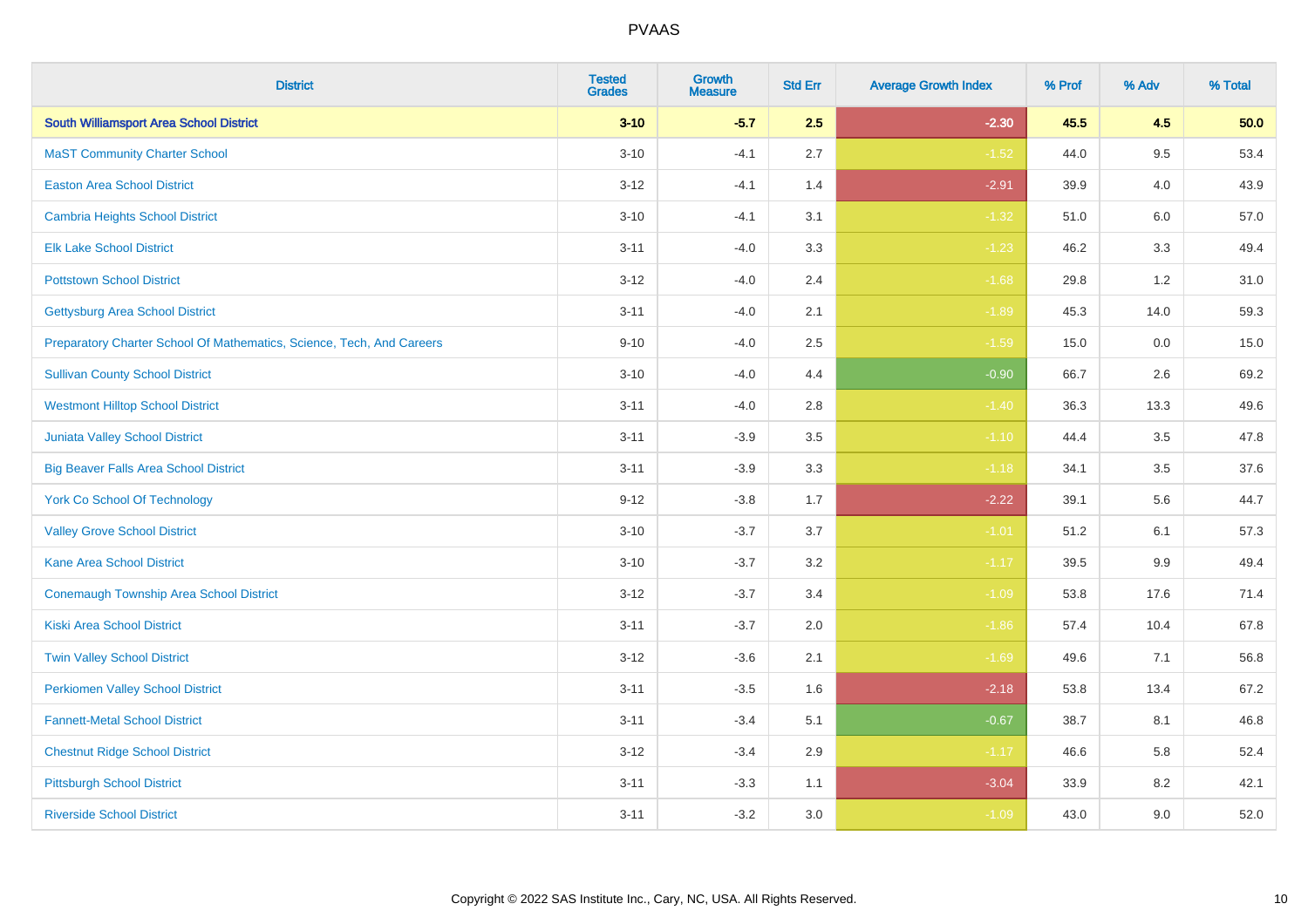| <b>District</b>                                         | <b>Tested</b><br><b>Grades</b> | <b>Growth</b><br><b>Measure</b> | <b>Std Err</b> | <b>Average Growth Index</b> | % Prof | % Adv   | % Total |
|---------------------------------------------------------|--------------------------------|---------------------------------|----------------|-----------------------------|--------|---------|---------|
| <b>South Williamsport Area School District</b>          | $3 - 10$                       | $-5.7$                          | 2.5            | $-2.30$                     | 45.5   | 4.5     | 50.0    |
| <b>Conemaugh Valley School District</b>                 | $3 - 12$                       | $-3.2$                          | 4.1            | $-0.78$                     | 48.2   | 5.6     | 53.7    |
| <b>Columbia Borough School District</b>                 | $3 - 12$                       | $-3.1$                          | 3.5            | $-0.89$                     | 29.5   | 1.9     | 31.4    |
| <b>Northeast Bradford School District</b>               | $3 - 10$                       | $-3.1$                          | 4.0            | $-0.78$                     | 33.9   | 3.4     | 37.3    |
| <b>Greater Johnstown School District</b>                | $3 - 11$                       | $-3.1$                          | 2.6            | $-1.19$                     | 26.1   | 0.0     | 26.1    |
| <b>Greencastle-Antrim School District</b>               | $3 - 11$                       | $-3.0$                          | 2.2            | $-1.36$                     | 62.4   | $9.9\,$ | 72.3    |
| Center For Student Learning Charter School At Pennsbury | $6 - 12$                       | $-2.9$                          | 6.1            | $-0.47$                     | 42.9   | 0.0     | 42.9    |
| <b>Scranton School District</b>                         | $3 - 12$                       | $-2.9$                          | 2.4            | $-1.22$                     | 45.6   | 3.6     | 49.1    |
| Oil City Area School District                           | $3 - 11$                       | $-2.9$                          | 2.6            | $-1.08$                     | 44.4   | 5.8     | 50.2    |
| <b>Quaker Valley School District</b>                    | $3 - 11$                       | $-2.8$                          | 2.6            | $-1.08$                     | 55.2   | 13.2    | 68.4    |
| <b>Susquehanna Community School District</b>            | $3 - 11$                       | $-2.8$                          | 4.2            | $-0.66$                     | 49.4   | 6.9     | 56.3    |
| <b>Chichester School District</b>                       | $3 - 11$                       | $-2.7$                          | 2.3            | $-1.17$                     | 44.6   | 6.6     | 51.2    |
| Lewisburg Area School District                          | $3 - 11$                       | $-2.7$                          | 2.6            | $-1.03$                     | 57.0   | 18.5    | 75.6    |
| Shenango Area School District                           | $3 - 11$                       | $-2.6$                          | 3.3            | $-0.79$                     | 50.6   | 13.9    | 64.6    |
| <b>Charleroi School District</b>                        | $3 - 11$                       | $-2.6$                          | 3.0            | $-0.86$                     | 55.7   | 7.4     | 63.1    |
| <b>Dallas School District</b>                           | $3 - 11$                       | $-2.5$                          | 2.2            | $-1.12$                     | 54.9   | 7.6     | 62.4    |
| <b>Clarion-Limestone Area School District</b>           | $3 - 12$                       | $-2.5$                          | 4.1            | $-0.60$                     | 56.8   | 6.8     | 63.6    |
| <b>North Pocono School District</b>                     | $3 - 11$                       | $-2.3$                          | 3.4            | $-0.68$                     | 52.0   | 16.4    | 68.5    |
| <b>Wyoming Valley West School District</b>              | $3 - 11$                       | $-2.2$                          | 2.4            | $-0.91$                     | 49.4   | 3.0     | 52.4    |
| <b>Burgettstown Area School District</b>                | $3 - 11$                       | $-2.1$                          | 3.4            | $-0.62$                     | 50.0   | 1.4     | 51.4    |
| <b>Bald Eagle Area School District</b>                  | $3 - 11$                       | $-2.1$                          | 2.7            | $-0.75$                     | 48.4   | 9.4     | 57.7    |
| Huntingdon Area School District                         | $3 - 11$                       | $-2.0$                          | 2.7            | $-0.72$                     | 36.8   | 10.3    | 47.0    |
| Hope For Hyndman Charter School                         | $3 - 11$                       | $-2.0$                          | 6.1            | $-0.32$                     | 33.3   | 0.0     | 33.3    |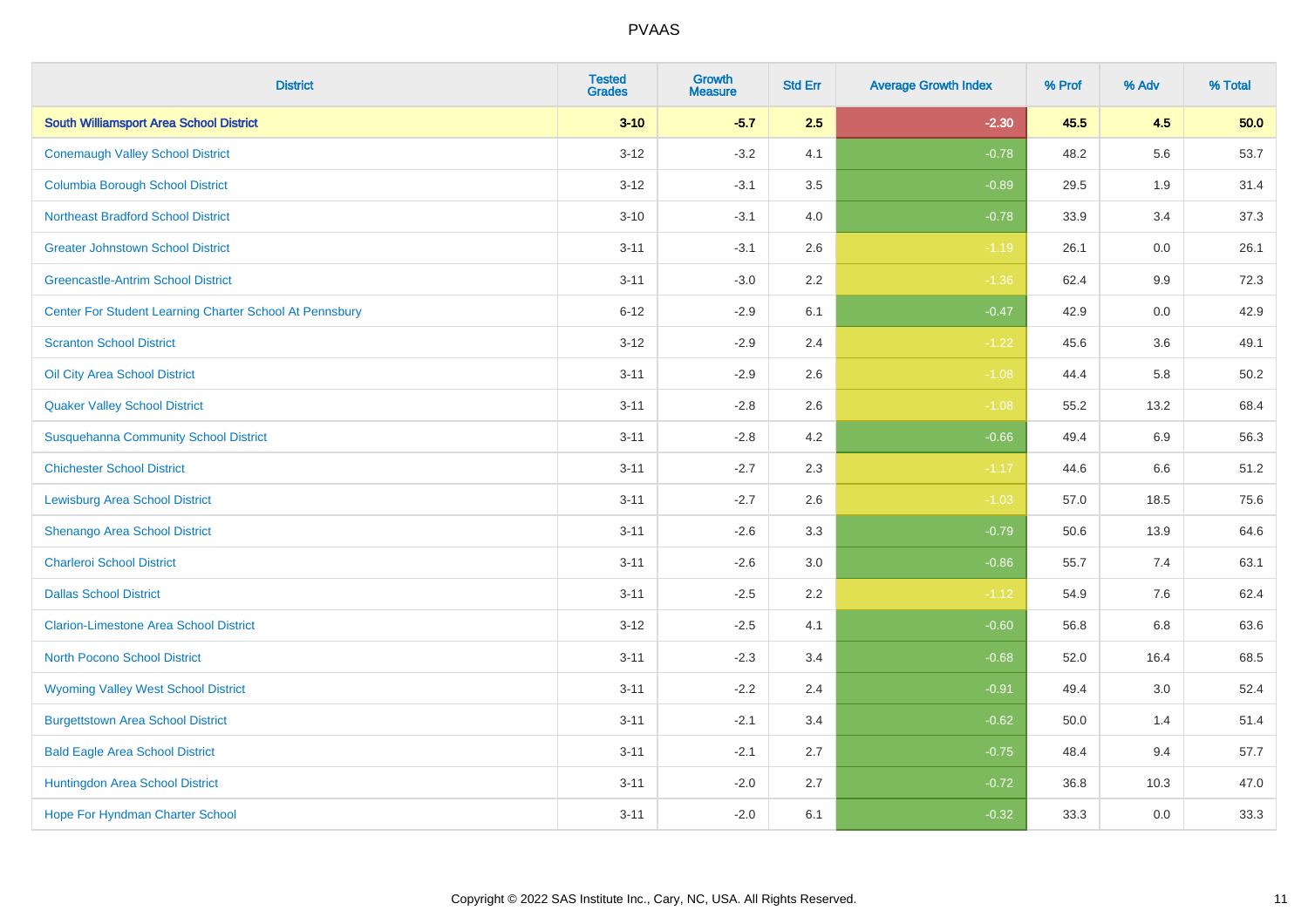| <b>District</b>                                | <b>Tested</b><br><b>Grades</b> | <b>Growth</b><br><b>Measure</b> | <b>Std Err</b> | <b>Average Growth Index</b> | % Prof | % Adv   | % Total |
|------------------------------------------------|--------------------------------|---------------------------------|----------------|-----------------------------|--------|---------|---------|
| <b>South Williamsport Area School District</b> | $3 - 10$                       | $-5.7$                          | 2.5            | $-2.30$                     | 45.5   | 4.5     | 50.0    |
| <b>Montour School District</b>                 | $3 - 11$                       | $-1.8$                          | 2.1            | $-0.88$                     | 61.4   | 15.1    | 76.5    |
| <b>North Hills School District</b>             | $3 - 11$                       | $-1.8$                          | 1.8            | $-0.96$                     | 59.1   | 14.1    | 73.2    |
| <b>Phoenixville Area School District</b>       | $3 - 11$                       | $-1.7$                          | 2.1            | $-0.83$                     | 59.9   | 10.6    | 70.5    |
| <b>Chartiers Valley School District</b>        | $3 - 11$                       | $-1.7$                          | 2.0            | $-0.81$                     | 54.7   | 8.4     | 63.1    |
| <b>Mid Valley School District</b>              | $3 - 10$                       | $-1.7$                          | 3.0            | $-0.55$                     | 45.1   | 7.8     | 52.9    |
| South Side Area School District                | $3 - 11$                       | $-1.6$                          | 3.3            | $-0.48$                     | 50.0   | $6.8\,$ | 56.8    |
| <b>Cornell School District</b>                 | $3 - 11$                       | $-1.6$                          | 5.0            | $-0.32$                     | 33.8   | 1.5     | 35.4    |
| <b>Lehighton Area School District</b>          | $3 - 11$                       | $-1.6$                          | 2.3            | $-0.70$                     | 51.1   | 5.6     | 56.7    |
| <b>Central Greene School District</b>          | $3 - 11$                       | $-1.6$                          | 2.8            | $-0.55$                     | 54.2   | 2.8     | 57.0    |
| <b>Lebanon School District</b>                 | $3 - 11$                       | $-1.6$                          | 1.9            | $-0.80$                     | 24.4   | 2.6     | 27.0    |
| <b>Sharpsville Area School District</b>        | $3 - 11$                       | $-1.4$                          | 3.5            | $-0.40$                     | 55.2   | 13.4    | 68.7    |
| <b>Seneca Valley School District</b>           | $3 - 11$                       | $-1.4$                          | 1.4            | $-0.99$                     | 57.2   | 11.4    | 68.6    |
| <b>Cheltenham School District</b>              | $3 - 11$                       | $-1.4$                          | 2.1            | $-0.67$                     | 46.1   | 10.0    | 56.1    |
| <b>Wyoming Area School District</b>            | $3 - 10$                       | $-1.3$                          | 2.6            | $-0.50$                     | 53.8   | 10.8    | 64.6    |
| <b>Bellwood-Antis School District</b>          | $3 - 10$                       | $-1.2$                          | 3.2            | $-0.39$                     | 55.1   | 10.1    | 65.2    |
| <b>Palmerton Area School District</b>          | $3 - 11$                       | $-1.2$                          | 3.0            | $-0.39$                     | 57.4   | 5.0     | 62.4    |
| Mt Lebanon School District                     | $3 - 11$                       | $-1.0$                          | 1.5            | $-0.70$                     | 61.9   | 24.0    | 85.9    |
| <b>North Schuylkill School District</b>        | $3 - 11$                       | $-1.0$                          | 2.4            | $-0.42$                     | 41.8   | 5.1     | 46.8    |
| <b>Manheim Township School District</b>        | $3 - 12$                       | $-0.9$                          | 1.6            | $-0.58$                     | 53.2   | 15.5    | 68.7    |
| <b>Lakeview School District</b>                | $3 - 11$                       | $-0.9$                          | 3.7            | $-0.24$                     | 60.3   | 3.2     | 63.5    |
| <b>Glendale School District</b>                | $3 - 10$                       | $-0.9$                          | 3.7            | $-0.24$                     | 50.0   | 5.4     | 55.4    |
| <b>Conewago Valley School District</b>         | $3-12$                         | $-0.9$                          | 2.0            | $-0.45$                     | 51.7   | 9.6     | 61.3    |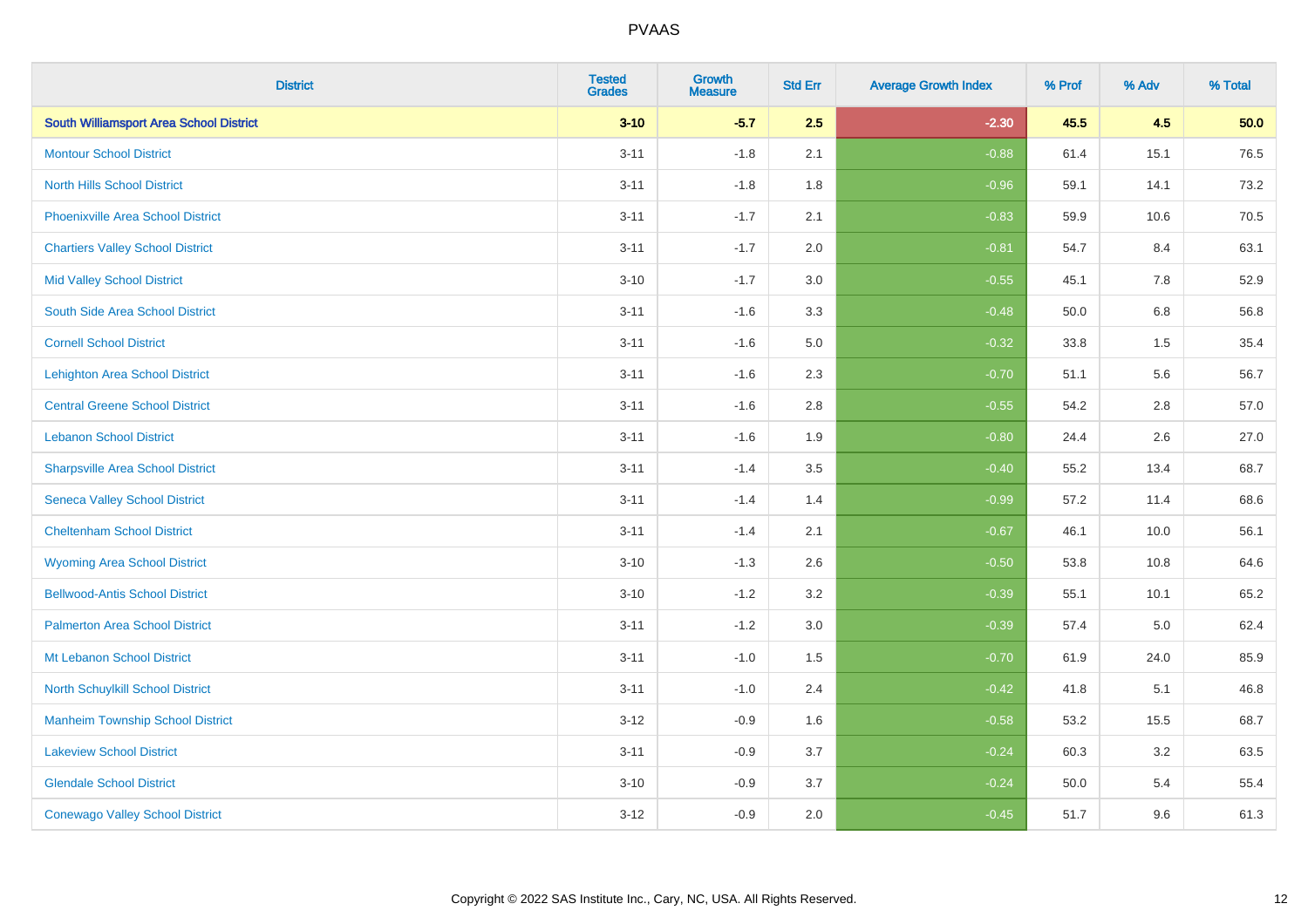| <b>District</b>                                    | <b>Tested</b><br><b>Grades</b> | <b>Growth</b><br><b>Measure</b> | <b>Std Err</b> | <b>Average Growth Index</b> | % Prof | % Adv   | % Total |
|----------------------------------------------------|--------------------------------|---------------------------------|----------------|-----------------------------|--------|---------|---------|
| <b>South Williamsport Area School District</b>     | $3 - 10$                       | $-5.7$                          | 2.5            | $-2.30$                     | 45.5   | 4.5     | 50.0    |
| <b>Elizabethtown Area School District</b>          | $3 - 12$                       | $-0.9$                          | 1.9            | $-0.47$                     | 50.0   | 11.2    | 61.2    |
| <b>Millville Area School District</b>              | $3 - 12$                       | $-0.9$                          | 4.7            | $-0.18$                     | 51.4   | 5.4     | 56.8    |
| <b>Bangor Area School District</b>                 | $3 - 12$                       | $-0.9$                          | 2.0            | $-0.43$                     | 44.3   | 4.7     | 49.0    |
| <b>Canon-Mcmillan School District</b>              | $3 - 11$                       | $-0.8$                          | 1.6            | $-0.50$                     | 58.7   | 15.9    | 74.6    |
| <b>Shaler Area School District</b>                 | $3 - 11$                       | $-0.8$                          | 1.9            | $-0.43$                     | 49.1   | 9.6     | 58.7    |
| <b>Albert Gallatin Area School District</b>        | $3 - 11$                       | $-0.8$                          | 2.4            | $-0.32$                     | 54.5   | 10.0    | 64.6    |
| <b>Westinghouse Arts Academy Charter School</b>    | $9 - 10$                       | $-0.7$                          | 3.6            | $-0.19$                     | 59.2   | 8.4     | 67.6    |
| <b>Achievement House Charter School</b>            | $7 - 11$                       | $-0.7$                          | 4.0            | $-0.17$                     | 32.5   | 2.6     | 35.1    |
| <b>Otto-Eldred School District</b>                 | $3 - 11$                       | $-0.7$                          | 4.2            | $-0.15$                     | 56.2   | $6.2\,$ | 62.5    |
| <b>Panther Valley School District</b>              | $3 - 12$                       | $-0.6$                          | 3.3            | $-0.19$                     | 47.9   | 4.3     | 52.1    |
| <b>Tuscarora School District</b>                   | $3 - 11$                       | $-0.6$                          | 2.3            | $-0.27$                     | 45.1   | 8.1     | 53.2    |
| <b>Girard School District</b>                      | $3 - 11$                       | $-0.6$                          | 2.7            | $-0.22$                     | 53.9   | 15.6    | 69.6    |
| <b>Mount Carmel Area School District</b>           | $3 - 11$                       | $-0.6$                          | 3.1            | $-0.18$                     | 45.3   | 2.1     | 47.4    |
| <b>Central Fulton School District</b>              | $3 - 11$                       | $-0.5$                          | 3.5            | $-0.14$                     | 51.4   | 8.6     | 60.0    |
| Philadelphia Electrical & Tech Charter High School | $10 - 10$                      | $-0.5$                          | 2.9            | $-0.15$                     | 8.8    | 0.0     | 8.8     |
| <b>Blue Ridge School District</b>                  | $3 - 11$                       | $-0.5$                          | 3.6            | $-0.12$                     | 44.6   | 3.1     | 47.7    |
| <b>Oley Valley School District</b>                 | $3 - 11$                       | $-0.4$                          | 2.8            | $-0.15$                     | 43.1   | 12.9    | 56.0    |
| <b>Harrisburg City School District</b>             | $3 - 11$                       | $-0.4$                          | 2.1            | $-0.19$                     | 15.1   | 0.4     | 15.5    |
| <b>Penn Manor School District</b>                  | $3 - 11$                       | $-0.4$                          | 1.6            | $-0.25$                     | 51.9   | 12.6    | 64.5    |
| New Kensington-Arnold School District              | $3 - 11$                       | $-0.4$                          | 3.8            | $-0.10$                     | 40.7   | 3.7     | 44.4    |
| <b>Crestwood School District</b>                   | $3 - 11$                       | $-0.4$                          | 2.4            | $-0.17$                     | 57.4   | 17.0    | 74.4    |
| <b>Southern Lehigh School District</b>             | $3 - 11$                       | $-0.4$                          | 2.3            | $-0.17$                     | 66.1   | 11.9    | 78.0    |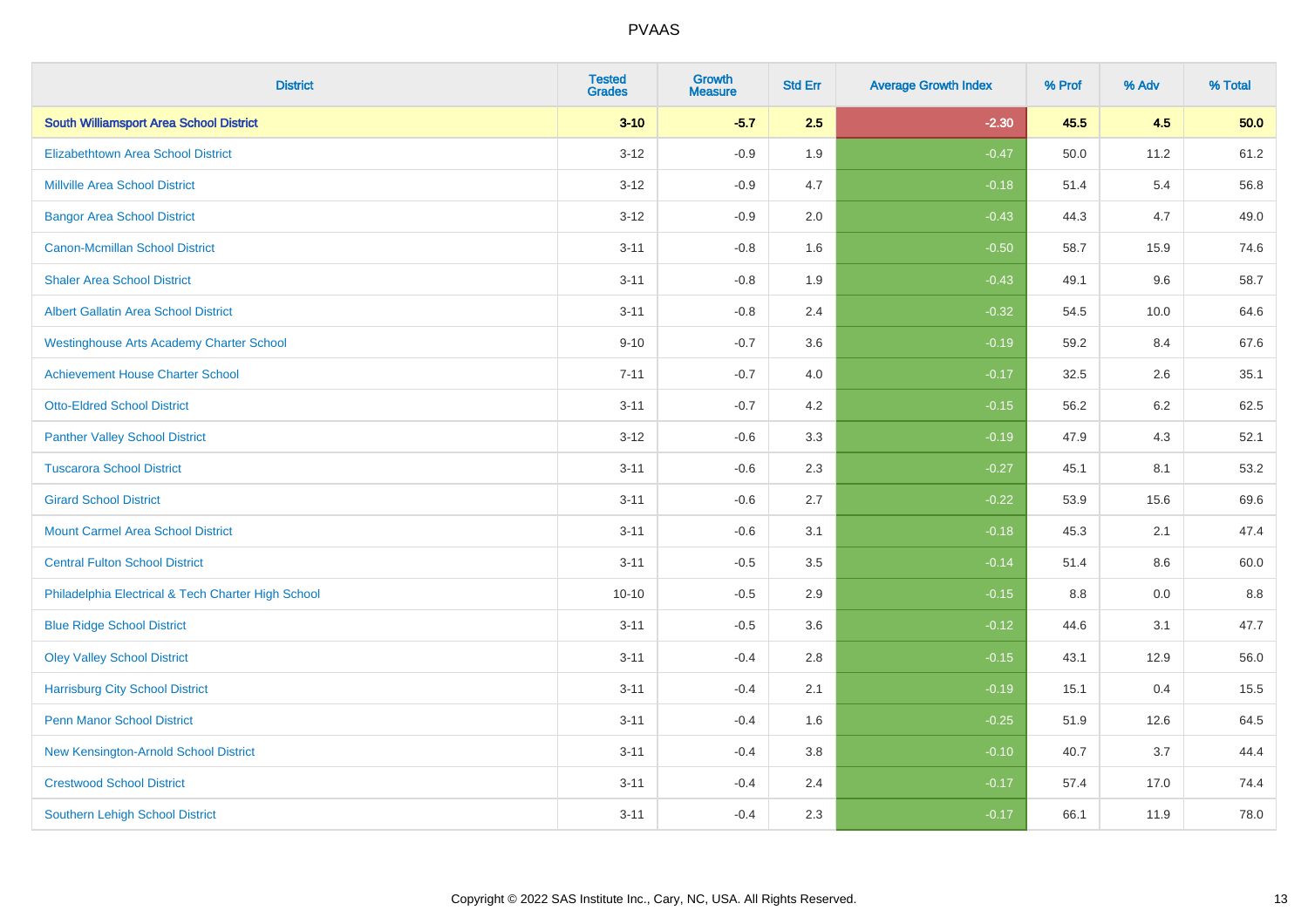| <b>District</b>                                | <b>Tested</b><br><b>Grades</b> | <b>Growth</b><br><b>Measure</b> | <b>Std Err</b> | <b>Average Growth Index</b> | % Prof | % Adv | % Total |
|------------------------------------------------|--------------------------------|---------------------------------|----------------|-----------------------------|--------|-------|---------|
| <b>South Williamsport Area School District</b> | $3 - 10$                       | $-5.7$                          | 2.5            | $-2.30$                     | 45.5   | 4.5   | 50.0    |
| <b>Bellefonte Area School District</b>         | $3 - 11$                       | $-0.4$                          | $2.2\,$        | $-0.17$                     | 47.6   | 10.6  | 58.2    |
| <b>Avella Area School District</b>             | $3 - 12$                       | $-0.3$                          | 4.7            | $-0.05$                     | 49.3   | 14.5  | 63.8    |
| <b>Chester-Upland School District</b>          | $3 - 11$                       | $-0.3$                          | 2.7            | $-0.09$                     | 13.8   | 0.8   | 14.6    |
| <b>Mercer Area School District</b>             | $3 - 11$                       | $-0.2$                          | 3.3            | $-0.06$                     | 56.0   | 8.0   | 64.0    |
| <b>Kutztown Area School District</b>           | $3 - 12$                       | $-0.2$                          | 3.2            | $-0.05$                     | 55.4   | 13.3  | 68.7    |
| <b>Warren County School District</b>           | $3 - 11$                       | $-0.1$                          | 1.8            | $-0.06$                     | 37.2   | 5.3   | 42.6    |
| <b>Susquenita School District</b>              | $3 - 11$                       | $-0.1$                          | 2.8            | $-0.01$                     | 47.7   | 10.1  | 57.8    |
| Penn Cambria School District                   | $3 - 11$                       | $-0.0$                          | 2.7            | $-0.01$                     | 61.5   | 7.7   | 69.2    |
| <b>Wilkes-Barre Area School District</b>       | $3 - 11$                       | 0.1                             | 3.2            | 0.02                        | 35.5   | 5.4   | 40.9    |
| East Stroudsburg Area School District          | $3 - 11$                       | 0.1                             | 1.6            | 0.05                        | 45.8   | 7.8   | 53.6    |
| <b>Hempfield School District</b>               | $3 - 11$                       | 0.1                             | 1.4            | 0.08                        | 58.2   | 9.9   | 68.2    |
| <b>West Branch Area School District</b>        | $3 - 11$                       | 0.2                             | $3.8\,$        | 0.05                        | 47.2   | 1.9   | 49.1    |
| Northern Lebanon School District               | $3 - 11$                       | 0.4                             | 2.5            | 0.15                        | 28.0   | 3.0   | 31.0    |
| <b>Danville Area School District</b>           | $3 - 11$                       | 0.4                             | 2.6            | 0.15                        | 57.4   | 18.4  | 75.7    |
| <b>Jersey Shore Area School District</b>       | $3 - 11$                       | 0.5                             | 2.6            | 0.21                        | 47.1   | 9.2   | 56.2    |
| <b>Reynolds School District</b>                | $3 - 10$                       | 0.5                             | 3.4            | 0.16                        | 52.1   | 7.0   | 59.2    |
| <b>Brockway Area School District</b>           | $3 - 11$                       | 0.6                             | 3.6            | 0.16                        | 49.2   | 7.7   | 56.9    |
| <b>Smethport Area School District</b>          | $3 - 12$                       | 0.6                             | 3.9            | 0.15                        | 37.0   | 1.8   | 38.9    |
| <b>Greater Latrobe School District</b>         | $3 - 11$                       | 0.6                             | 1.9            | 0.31                        | 55.5   | 14.1  | 69.5    |
| <b>Lower Dauphin School District</b>           | $3 - 11$                       | 0.6                             | 1.9            | 0.33                        | 49.2   | 12.6  | 61.8    |
| <b>Bloomsburg Area School District</b>         | $3 - 10$                       | 0.7                             | 3.0            | 0.23                        | 55.9   | 11.8  | 67.6    |
| Insight PA Cyber Charter School                | $3 - 11$                       | 0.7                             | 5.7            | 0.12                        | 50.0   | 4.8   | 54.8    |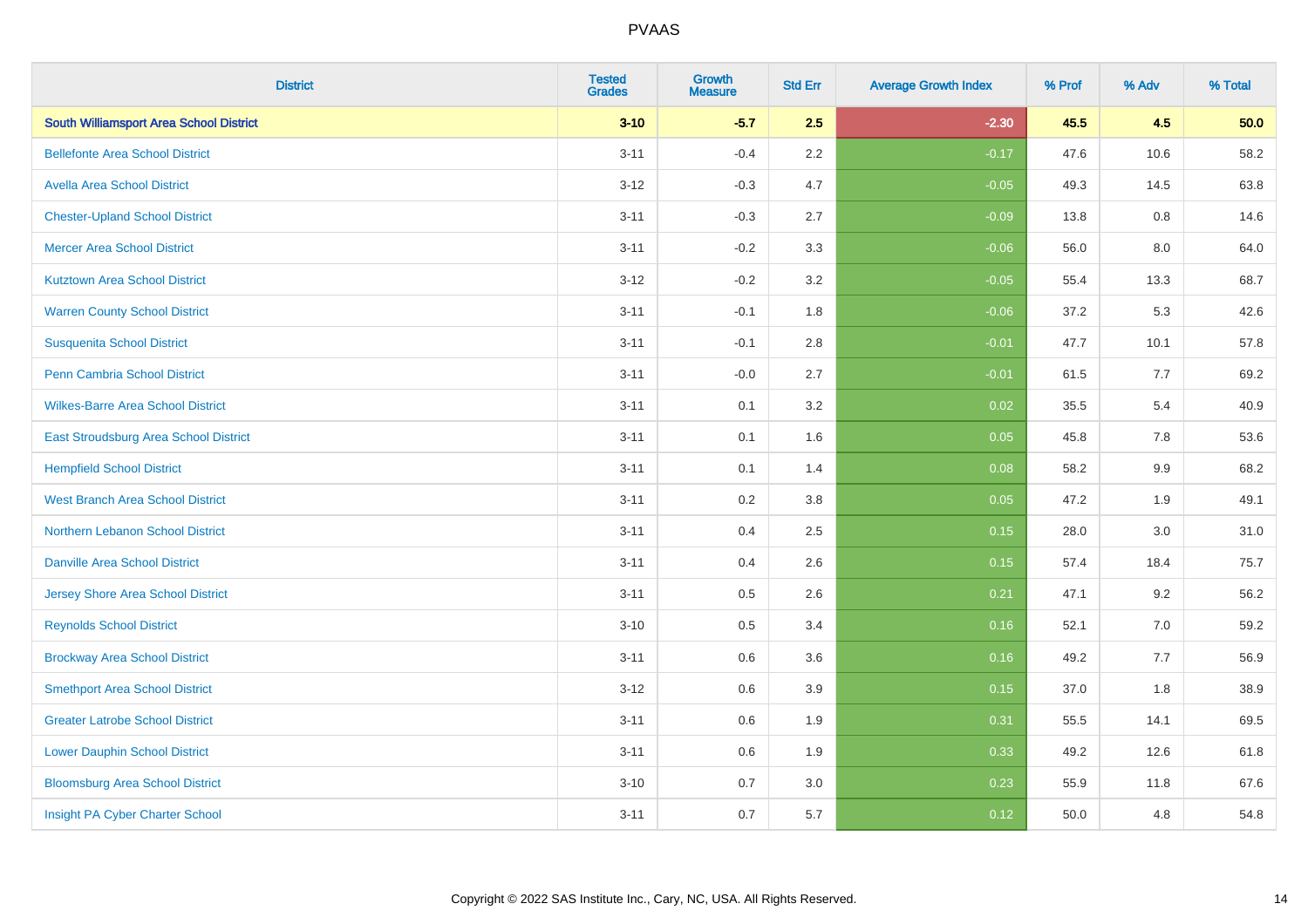| <b>District</b>                                | <b>Tested</b><br><b>Grades</b> | Growth<br><b>Measure</b> | <b>Std Err</b> | <b>Average Growth Index</b> | % Prof | % Adv   | % Total |
|------------------------------------------------|--------------------------------|--------------------------|----------------|-----------------------------|--------|---------|---------|
| <b>South Williamsport Area School District</b> | $3 - 10$                       | $-5.7$                   | 2.5            | $-2.30$                     | 45.5   | 4.5     | 50.0    |
| Lehigh Valley Academy Regional Charter School  | $3 - 11$                       | 0.7                      | 2.3            | 0.32                        | 46.3   | $5.0\,$ | 51.4    |
| <b>Greenville Area School District</b>         | $3 - 11$                       | 0.7                      | 2.9            | 0.26                        | 53.4   | 6.9     | 60.3    |
| <b>Gateway School District</b>                 | $3 - 11$                       | 0.8                      | 2.2            | 0.38                        | 52.1   | 13.8    | 65.9    |
| <b>Wyomissing Area School District</b>         | $3 - 12$                       | 0.8                      | 2.6            | 0.33                        | 55.7   | 17.6    | 73.3    |
| <b>Wallingford-Swarthmore School District</b>  | $3 - 10$                       | 0.9                      | 2.4            | 0.38                        | 64.4   | 22.7    | 87.1    |
| South Eastern School District                  | $3 - 11$                       | 0.9                      | 2.4            | 0.39                        | 54.8   | 6.6     | 61.4    |
| <b>Radnor Township School District</b>         | $3 - 12$                       | 1.0                      | 2.1            | 0.50                        | 65.0   | 23.2    | 88.2    |
| <b>Lakeland School District</b>                | $3 - 11$                       | 1.1                      | 2.8            | 0.38                        | 48.6   | 3.7     | 52.3    |
| <b>Upper Adams School District</b>             | $3 - 11$                       | 1.3                      | 2.9            | 0.47                        | 55.2   | 8.6     | 63.8    |
| <b>Schuylkill Valley School District</b>       | $3 - 11$                       | 1.4                      | 2.5            | 0.56                        | 55.1   | 10.2    | 65.3    |
| <b>Newport School District</b>                 | $3 - 12$                       | 1.4                      | 3.5            | 0.41                        | 51.5   | 10.3    | 61.8    |
| <b>Tussey Mountain School District</b>         | $3 - 12$                       | 1.5                      | 3.7            | 0.40                        | 38.6   | 1.8     | 40.4    |
| <b>Central Bucks School District</b>           | $3 - 11$                       | 1.6                      | 0.9            | 1.66                        | 63.0   | 16.8    | 79.8    |
| <b>Bensalem Township School District</b>       | $3 - 11$                       | 1.6                      | 1.6            | 0.98                        | 38.8   | 8.3     | 47.1    |
| <b>Athens Area School District</b>             | $3 - 11$                       | 1.6                      | 2.5            | 0.64                        | 46.9   | 7.6     | 54.5    |
| <b>Purchase Line School District</b>           | $3 - 12$                       | 1.7                      | 3.5            | 0.47                        | 43.1   | 5.4     | 48.5    |
| South Fayette Township School District         | $3 - 11$                       | 1.7                      | 2.0            | 0.88                        | 61.0   | 26.5    | 87.6    |
| <b>Baldwin-Whitehall School District</b>       | $3 - 11$                       | 1.8                      | 1.9            | 0.94                        | 58.6   | 8.6     | 67.1    |
| <b>Laurel School District</b>                  | $3 - 11$                       | 1.8                      | 3.1            | 0.59                        | 70.1   | 2.3     | 72.4    |
| <b>West Jefferson Hills School District</b>    | $3 - 11$                       | 1.8                      | 2.1            | 0.88                        | 55.7   | 20.8    | 76.4    |
| <b>Williamsport Area School District</b>       | $3 - 11$                       | 1.9                      | 1.8            | 1.04                        | 44.1   | 12.8    | 56.9    |
| <b>Union Area School District</b>              | $3 - 11$                       | 1.9                      | 4.3            | 0.44                        | 61.5   | 0.0     | 61.5    |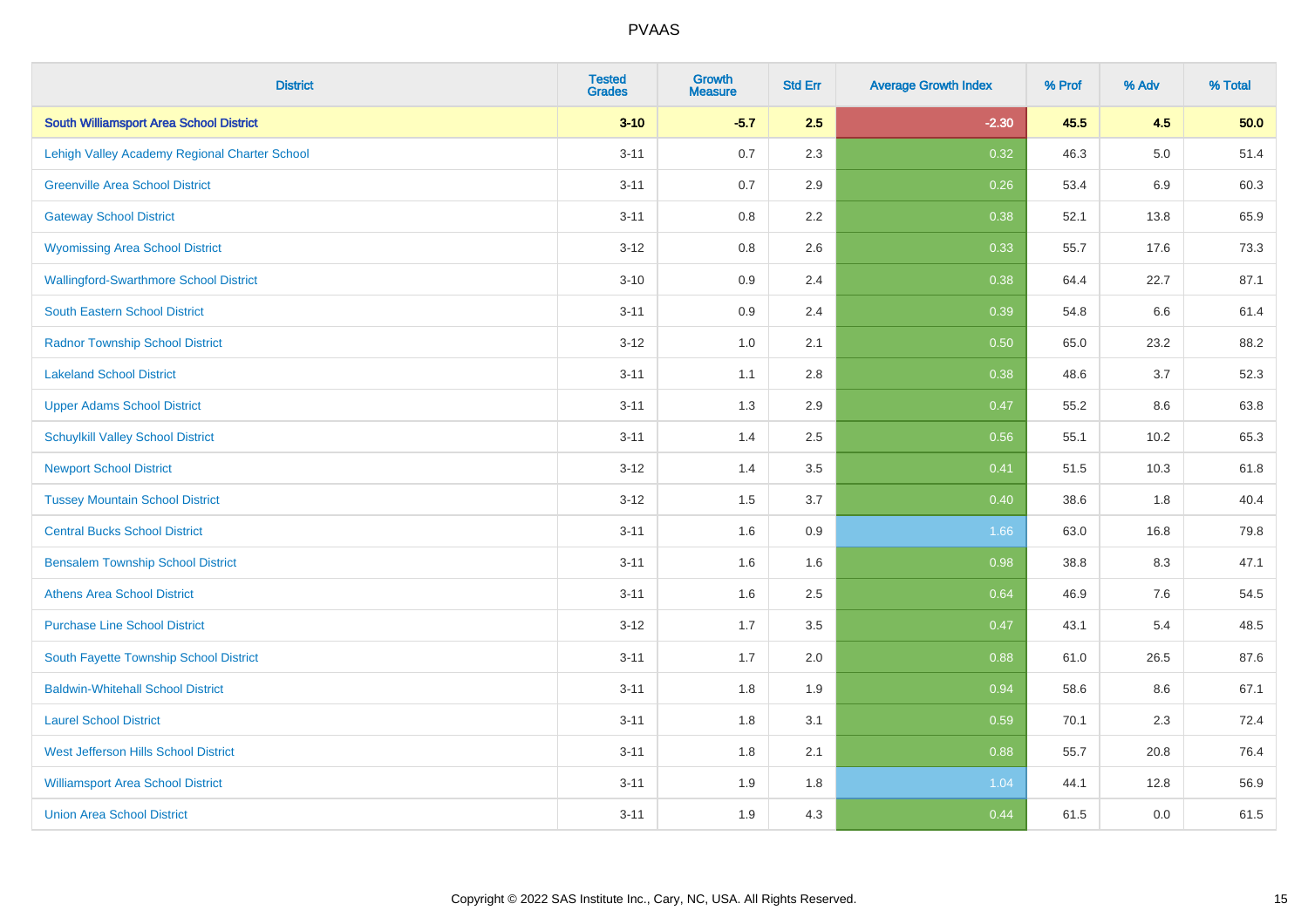| <b>District</b>                                | <b>Tested</b><br><b>Grades</b> | <b>Growth</b><br><b>Measure</b> | <b>Std Err</b> | <b>Average Growth Index</b> | % Prof | % Adv | % Total |
|------------------------------------------------|--------------------------------|---------------------------------|----------------|-----------------------------|--------|-------|---------|
| <b>South Williamsport Area School District</b> | $3 - 10$                       | $-5.7$                          | 2.5            | $-2.30$                     | 45.5   | 4.5   | 50.0    |
| <b>Franklin Regional School District</b>       | $3 - 11$                       | 2.0                             | 1.9            | 1.02                        | 66.7   | 15.5  | 82.1    |
| <b>Marple Newtown School District</b>          | $3 - 11$                       | 2.0                             | 2.4            | 0.81                        | 57.6   | 12.8  | 70.4    |
| <b>Lower Moreland Township School District</b> | $3 - 11$                       | 2.0                             | 2.2            | 0.95                        | 62.8   | 17.0  | 79.8    |
| <b>Mastery Charter School - Thomas Campus</b>  | $3 - 10$                       | 2.1                             | 6.2            | 0.33                        | 28.6   | 0.0   | 28.6    |
| <b>Mcguffey School District</b>                | $3 - 11$                       | 2.1                             | 2.6            | 0.81                        | 57.7   | 3.1   | 60.8    |
| <b>Manheim Central School District</b>         | $3 - 11$                       | 2.1                             | 2.1            | 1.01                        | 53.2   | 11.6  | 64.8    |
| <b>United School District</b>                  | $3 - 11$                       | 2.1                             | 3.4            | 0.63                        | 60.3   | 6.6   | 66.9    |
| Northwestern Lehigh School District            | $3 - 11$                       | 2.2                             | 2.3            | 0.93                        | 53.3   | 9.7   | 63.0    |
| <b>Galeton Area School District</b>            | $3 - 11$                       | 2.2                             | 5.3            | 0.42                        | 41.3   | 4.4   | 45.6    |
| <b>Roberto Clemente Charter School</b>         | $3 - 12$                       | 2.2                             | 4.9            | 0.45                        | 27.5   | 5.0   | 32.5    |
| <b>Hanover Area School District</b>            | $3 - 11$                       | 2.2                             | 4.6            | 0.48                        | 42.9   | 5.7   | 48.6    |
| <b>Union School District</b>                   | $3 - 12$                       | 2.3                             | 4.2            | 0.54                        | 32.6   | 7.0   | 39.5    |
| <b>Tunkhannock Area School District</b>        | $3 - 11$                       | 2.3                             | 2.2            | 1.01                        | 44.9   | 9.6   | 54.6    |
| <b>Camp Hill School District</b>               | $3 - 12$                       | 2.3                             | 3.0            | 0.78                        | 53.6   | 17.5  | 71.1    |
| <b>Bedford Area School District</b>            | $3 - 11$                       | 2.5                             | 2.6            | 0.93                        | 48.5   | 10.0  | 58.5    |
| Mastery Charter High School-Lenfest Campus     | $7 - 11$                       | 2.5                             | 5.7            | 0.43                        | 40.0   | 0.0   | 40.0    |
| <b>Methacton School District</b>               | $3 - 11$                       | 2.5                             | 1.7            | 1.43                        | 62.5   | 16.4  | 79.0    |
| <b>Armstrong School District</b>               | $3 - 11$                       | 2.6                             | 1.7            | 1.53                        | 51.5   | 6.1   | 57.6    |
| <b>Hopewell Area School District</b>           | $3 - 11$                       | 2.6                             | 2.7            | 0.97                        | 58.4   | 4.0   | 62.4    |
| <b>Pottsgrove School District</b>              | $3 - 11$                       | 2.8                             | 2.0            | 1.35                        | 44.0   | 10.0  | 53.9    |
| <b>Forbes Road School District</b>             | $3 - 11$                       | 2.8                             | 5.1            | 0.56                        | 41.4   | 10.3  | 51.7    |
| <b>Central Cambria School District</b>         | $3 - 11$                       | 3.0                             | 2.5            | 1.17                        | 56.2   | 9.7   | 66.0    |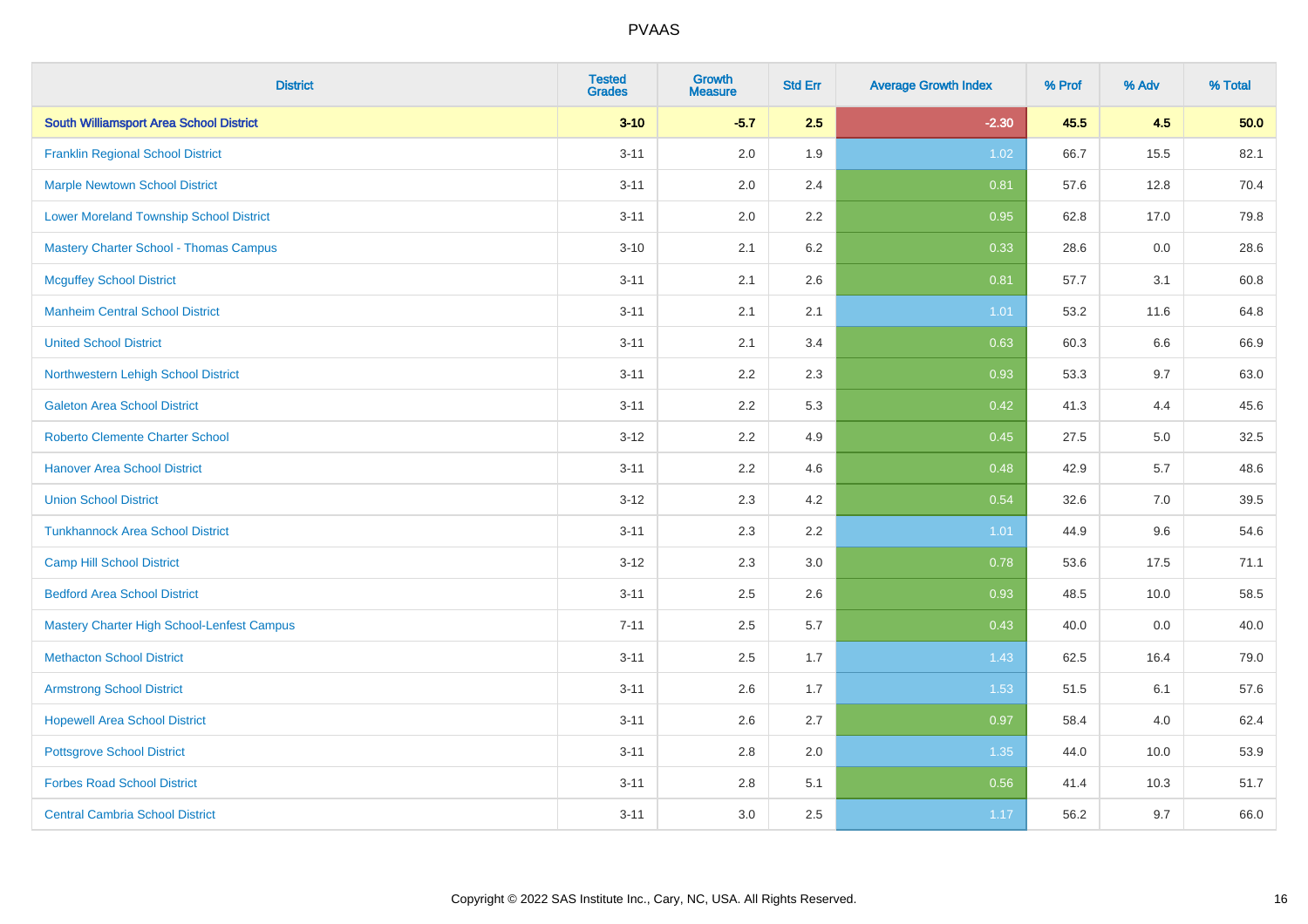| <b>District</b>                                    | <b>Tested</b><br><b>Grades</b> | <b>Growth</b><br><b>Measure</b> | <b>Std Err</b> | <b>Average Growth Index</b> | % Prof | % Adv | % Total |
|----------------------------------------------------|--------------------------------|---------------------------------|----------------|-----------------------------|--------|-------|---------|
| <b>South Williamsport Area School District</b>     | $3 - 10$                       | $-5.7$                          | 2.5            | $-2.30$                     | 45.5   | 4.5   | 50.0    |
| <b>General Mclane School District</b>              | $3 - 11$                       | 3.1                             | 2.9            | 1.07                        | 62.3   | 4.9   | 67.2    |
| <b>Millcreek Township School District</b>          | $3 - 11$                       | 3.1                             | 1.5            | 2.06                        | 55.6   | 14.2  | 69.7    |
| <b>Keystone School District</b>                    | $3 - 11$                       | 3.1                             | 3.3            | 0.94                        | 50.6   | 6.5   | 57.1    |
| <b>Pleasant Valley School District</b>             | $3 - 11$                       | 3.1                             | 2.0            | 1.57                        | 57.2   | 5.5   | 62.8    |
| <b>Donegal School District</b>                     | $3 - 12$                       | 3.1                             | 2.4            | 1.29                        | 60.6   | 9.1   | 69.7    |
| <b>Woodland Hills School District</b>              | $3 - 12$                       | 3.2                             | 2.6            | 1.22                        | 31.4   | 3.6   | 35.0    |
| <b>Commodore Perry School District</b>             | $3 - 11$                       | 3.2                             | 5.5            | 0.58                        | 58.3   | 0.0   | 58.3    |
| <b>West York Area School District</b>              | $3 - 12$                       | 3.2                             | 2.3            | 1.38                        | 53.8   | 4.4   | 58.2    |
| Altoona Area School District                       | $3 - 12$                       | 3.3                             | 1.6            | 1.99                        | 47.7   | 8.2   | 55.9    |
| Southeastern Greene School District                | $3 - 10$                       | 3.3                             | 4.6            | 0.72                        | 57.6   | 6.1   | 63.6    |
| <b>Spring Cove School District</b>                 | $3 - 11$                       | 3.4                             | 2.5            | 1.33                        | 47.8   | 12.7  | 60.4    |
| <b>Fairview School District</b>                    | $3 - 11$                       | 3.4                             | 2.6            | 1.32                        | 57.2   | 17.6  | 74.8    |
| <b>Clairton City School District</b>               | $3 - 11$                       | 3.5                             | 3.7            | 0.95                        | 13.4   | 0.0   | 13.4    |
| <b>Lincoln Park Performing Arts Charter School</b> | $7 - 11$                       | 3.6                             | 2.5            | 1.42                        | 59.6   | 14.7  | 74.3    |
| <b>Conrad Weiser Area School District</b>          | $3 - 11$                       | 3.6                             | 2.2            | 1.63                        | 52.1   | 2.1   | 54.2    |
| <b>North Clarion County School District</b>        | $3 - 12$                       | 3.7                             | 4.3            | 0.85                        | 67.5   | 15.0  | 82.5    |
| <b>Hermitage School District</b>                   | $3 - 12$                       | $3.8\,$                         | 2.4            | 1.60                        | 57.5   | 9.3   | 66.8    |
| South Butler County School District                | $3 - 10$                       | 3.9                             | 2.5            | 1.54                        | 53.1   | 16.6  | 69.7    |
| <b>South Western School District</b>               | $3 - 12$                       | 3.9                             | 1.9            | 2.08                        | 60.2   | 8.1   | 68.3    |
| Esperanza Academy Charter School                   | $4 - 11$                       | 4.0                             | 2.5            | 1.61                        | 32.4   | 0.7   | 33.1    |
| Northampton Area School District                   | $3 - 11$                       | 4.0                             | 1.6            | 2.51                        | 52.3   | 10.8  | 63.1    |
| <b>Muhlenberg School District</b>                  | $3 - 10$                       | 4.0                             | 1.9            | 2.10                        | 34.2   | 2.6   | 36.8    |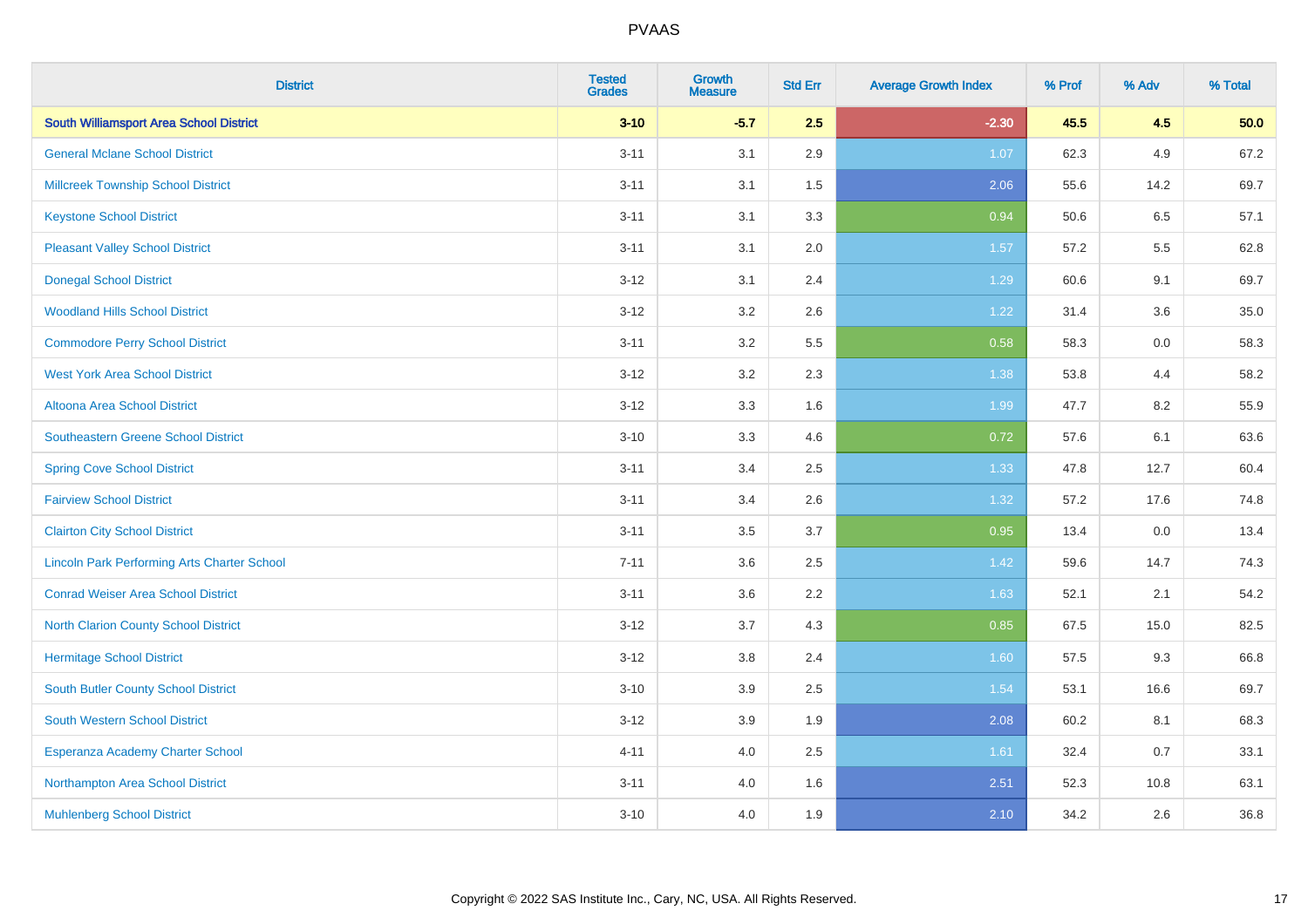| <b>District</b>                                 | <b>Tested</b><br><b>Grades</b> | <b>Growth</b><br><b>Measure</b> | <b>Std Err</b> | <b>Average Growth Index</b> | % Prof | % Adv   | % Total  |
|-------------------------------------------------|--------------------------------|---------------------------------|----------------|-----------------------------|--------|---------|----------|
| <b>South Williamsport Area School District</b>  | $3 - 10$                       | $-5.7$                          | 2.5            | $-2.30$                     | 45.5   | 4.5     | 50.0     |
| <b>Towanda Area School District</b>             | $3 - 11$                       | 4.0                             | 2.8            | 1.44                        | 39.4   | $6.6\,$ | 46.0     |
| <b>Berlin Brothersvalley School District</b>    | $3 - 11$                       | 4.0                             | 4.2            | 0.96                        | 48.8   | 14.0    | 62.8     |
| <b>Neshaminy School District</b>                | $3 - 11$                       | 4.0                             | 1.3            | 3.02                        | 58.7   | 9.5     | 68.2     |
| <b>West Allegheny School District</b>           | $3 - 12$                       | 4.0                             | 2.1            | 1.96                        | 63.1   | 15.7    | 78.8     |
| Mastery Charter School - Shoemaker Campus       | $7 - 10$                       | 4.1                             | 3.0            | 1.34                        | 20.9   | 3.3     | 24.2     |
| <b>Line Mountain School District</b>            | $3 - 11$                       | 4.1                             | 3.2            | 1.27                        | 52.9   | 9.2     | 62.1     |
| <b>Governor Mifflin School District</b>         | $3 - 11$                       | 4.1                             | 1.8            | 2.33                        | 42.5   | 7.2     | 49.7     |
| <b>East Penn School District</b>                | $3 - 11$                       | 4.1                             | 1.3            | 3.27                        | 55.8   | 11.5    | 67.3     |
| <b>Ligonier Valley School District</b>          | $3 - 11$                       | 4.2                             | 3.1            | 1.34                        | 59.1   | 10.3    | 69.5     |
| <b>Loyalsock Township School District</b>       | $3 - 12$                       | 4.2                             | 2.8            | 1.47                        | 54.3   | 2.1     | 56.4     |
| <b>Punxsutawney Area School District</b>        | $3 - 11$                       | 4.2                             | 2.9            | 1.45                        | 55.0   | 5.5     | 60.6     |
| Meyersdale Area School District                 | $3 - 11$                       | 4.2                             | 4.0            | 1.07                        | 43.1   | 6.9     | 50.0     |
| <b>Laurel Highlands School District</b>         | $3 - 11$                       | 4.3                             | 2.4            | 1.81                        | 44.9   | 9.6     | 54.5     |
| <b>Central Dauphin School District</b>          | $3 - 11$                       | 4.4                             | 1.3            | 3.32                        | 53.3   | 7.4     | 60.7     |
| Leechburg Area School District                  | $3 - 11$                       | 4.4                             | 4.0            | 1.09                        | 47.8   | 19.6    | 67.4     |
| <b>Port Allegany School District</b>            | $3 - 11$                       | 4.4                             | 3.6            | 1.21                        | 28.1   | 9.4     | 37.5     |
| <b>Pottsville Area School District</b>          | $3 - 12$                       | 4.4                             | 2.3            | 1.94                        | 44.8   | 5.4     | $50.2\,$ |
| <b>MaST Community Charter School II</b>         | $3 - 10$                       | 4.4                             | 3.2            | 1.37                        | 28.4   | 3.4     | 31.8     |
| <b>Burrell School District</b>                  | $3 - 11$                       | 4.5                             | 3.1            | 1.48                        | 58.5   | 13.8    | 72.3     |
| <b>Eastern Lancaster County School District</b> | $3 - 12$                       | 4.5                             | 2.2            | 2.09                        | 46.3   | 11.4    | 57.6     |
| Harmony Area School District                    | $3 - 10$                       | 4.5                             | 6.3            | 0.72                        | 33.3   | 13.3    | 46.7     |
| <b>Hempfield Area School District</b>           | $3 - 12$                       | 4.6                             | 1.6            | 2.86                        | 53.5   | 20.1    | 73.6     |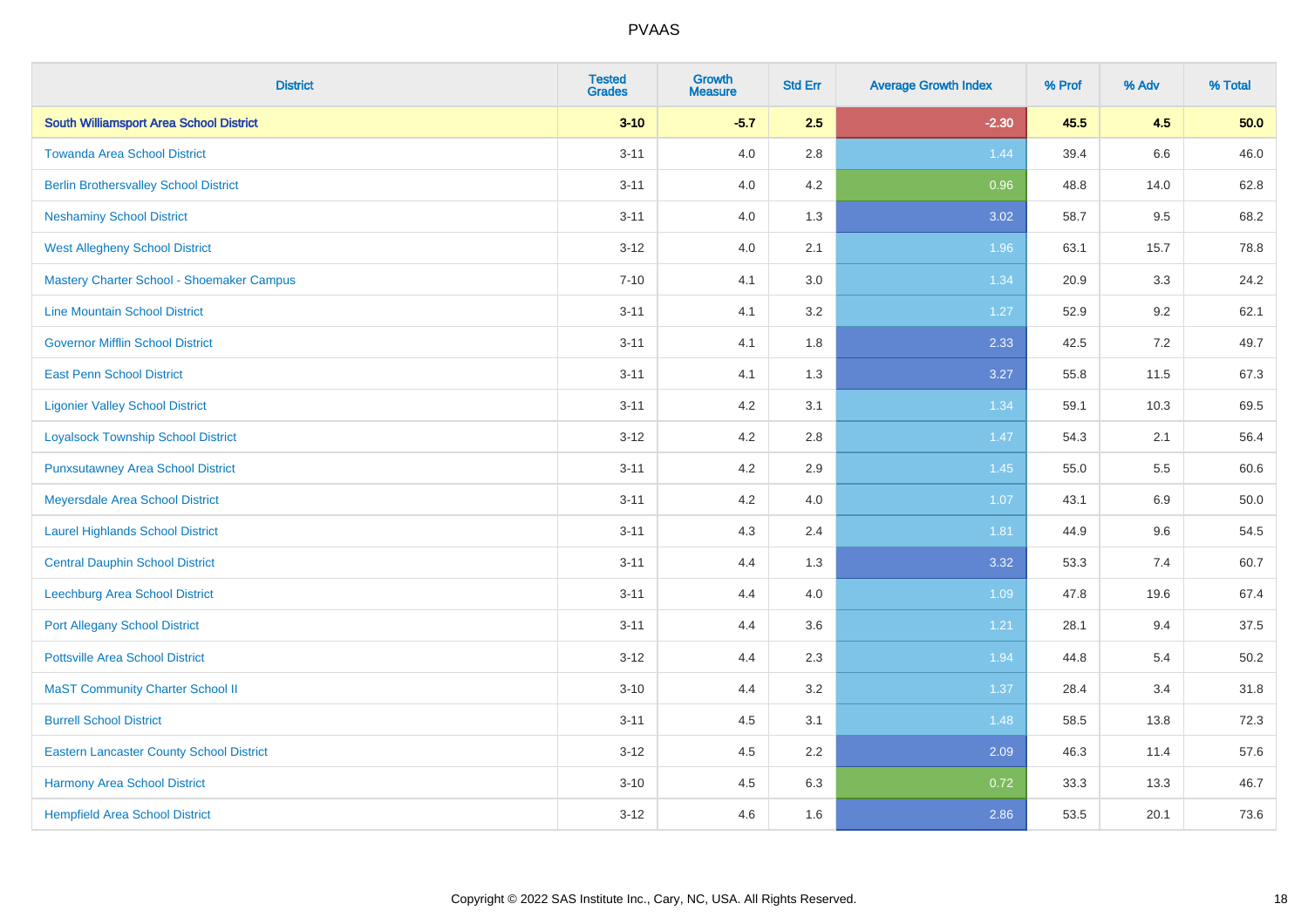| <b>District</b>                                | <b>Tested</b><br><b>Grades</b> | <b>Growth</b><br><b>Measure</b> | <b>Std Err</b> | <b>Average Growth Index</b> | % Prof | % Adv | % Total |
|------------------------------------------------|--------------------------------|---------------------------------|----------------|-----------------------------|--------|-------|---------|
| <b>South Williamsport Area School District</b> | $3 - 10$                       | $-5.7$                          | 2.5            | $-2.30$                     | 45.5   | 4.5   | 50.0    |
| Pennsylvania Leadership Charter School         | $3 - 11$                       | 4.6                             | $2.2\,$        | 2.13                        | 55.4   | 11.2  | 66.7    |
| <b>Warrior Run School District</b>             | $3 - 11$                       | 4.6                             | 3.0            | 1.51                        | 40.9   | 8.1   | 49.0    |
| <b>New Brighton Area School District</b>       | $3 - 11$                       | 4.6                             | 3.1            | 1.47                        | 60.9   | 5.8   | 66.7    |
| <b>KIPP Dubois Charter School</b>              | $9 - 10$                       | 4.7                             | 3.3            | 1.40                        | 31.0   | 1.4   | 32.4    |
| <b>Blackhawk School District</b>               | $3 - 11$                       | 4.7                             | 2.3            | 2.01                        | 55.8   | 8.8   | 64.6    |
| <b>Halifax Area School District</b>            | $3 - 11$                       | 4.7                             | 3.9            | 1.22                        | 61.5   | 9.6   | 71.2    |
| <b>Beaver Area School District</b>             | $3 - 10$                       | 4.7                             | 2.4            | 1.94                        | 57.4   | 16.8  | 74.2    |
| Urban Pathways 6-12 Charter School             | $6 - 11$                       | 4.8                             | 6.4            | 0.75                        | 28.6   | 0.0   | 28.6    |
| <b>Kennett Consolidated School District</b>    | $3 - 11$                       | 4.8                             | 1.8            | 2.61                        | 52.5   | 10.7  | 63.2    |
| Morrisville Borough School District            | $3 - 11$                       | 4.8                             | 4.3            | $1.10$                      | 30.2   | 2.3   | 32.6    |
| <b>Central Valley School District</b>          | $3 - 10$                       | 4.8                             | 2.4            | 1.98                        | 56.9   | 9.0   | 65.9    |
| <b>Sharon City School District</b>             | $3 - 11$                       | 4.9                             | 2.6            | 1.87                        | 48.2   | 5.3   | 53.4    |
| <b>Everett Area School District</b>            | $3 - 11$                       | $5.0\,$                         | 3.4            | 1.47                        | 60.5   | 1.3   | 61.8    |
| <b>West Shore School District</b>              | $3 - 12$                       | 5.0                             | 1.4            | 3.59                        | 54.2   | 9.4   | 63.6    |
| <b>Peters Township School District</b>         | $3 - 11$                       | 5.0                             | 1.8            | 2.76                        | 59.8   | 26.1  | 85.9    |
| <b>Hampton Township School District</b>        | $3 - 11$                       | 5.1                             | 2.2            | 2.35                        | 54.0   | 28.2  | 82.2    |
| <b>Grove City Area School District</b>         | $3 - 12$                       | 5.1                             | 2.4            | 2.09                        | 36.4   | 16.5  | 52.8    |
| <b>Warwick School District</b>                 | $3 - 11$                       | 5.2                             | 1.9            | 2.76                        | 46.4   | 17.0  | 63.3    |
| <b>Hanover Public School District</b>          | $3 - 11$                       | 5.2                             | 2.8            | 1.83                        | 52.2   | 14.4  | 66.7    |
| <b>Parkland School District</b>                | $3 - 11$                       | 5.3                             | 1.2            | 4.30                        | 58.0   | 22.3  | 80.4    |
| <b>Allentown City School District</b>          | $3 - 12$                       | 5.3                             | 1.4            | 3.88                        | 25.3   | 2.7   | 28.0    |
| <b>New Foundations Charter School</b>          | $3 - 11$                       | 5.4                             | 2.2            | 2.41                        | 47.2   | 2.5   | 49.8    |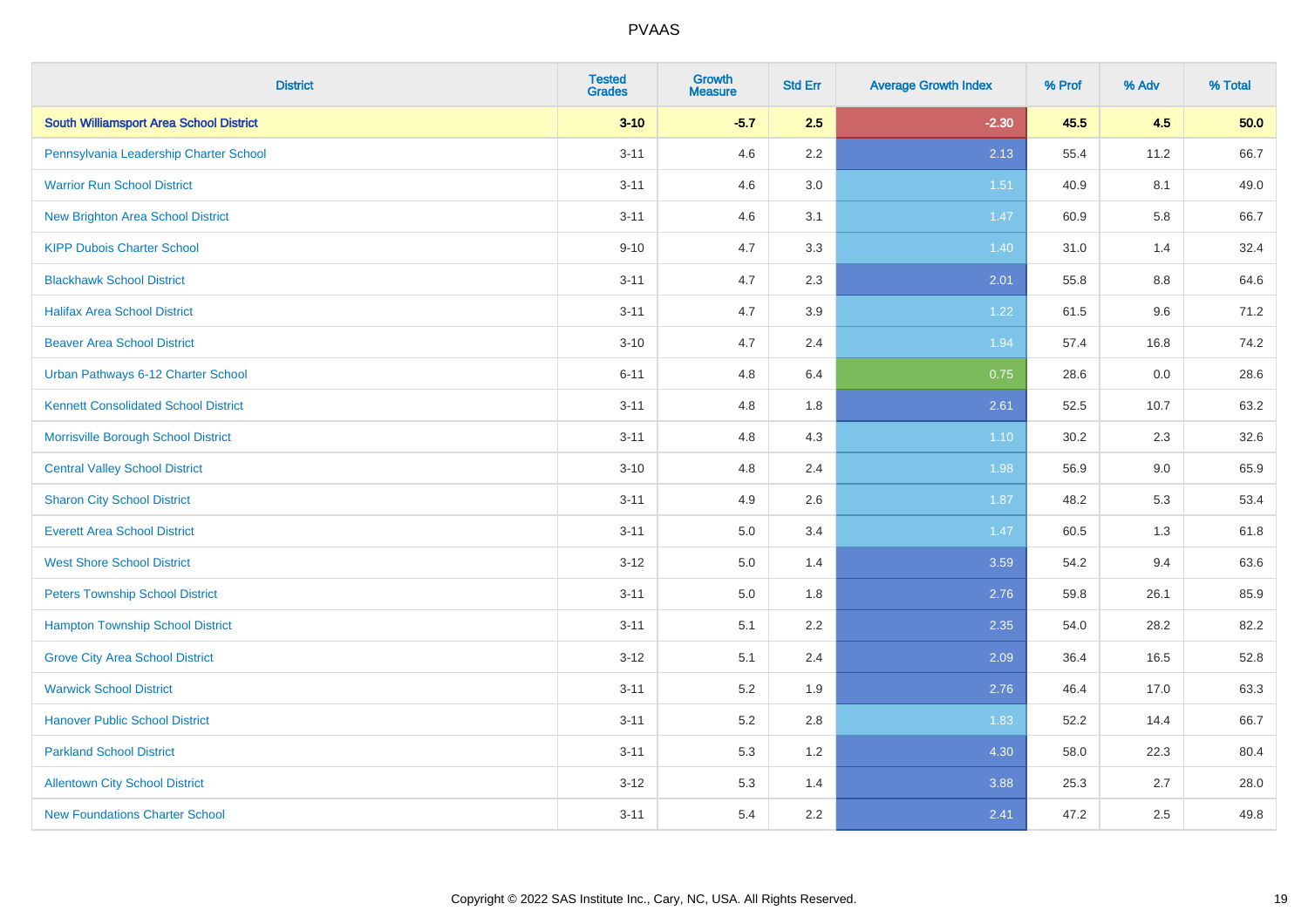| <b>District</b>                                  | <b>Tested</b><br><b>Grades</b> | <b>Growth</b><br><b>Measure</b> | <b>Std Err</b> | <b>Average Growth Index</b> | % Prof | % Adv | % Total |
|--------------------------------------------------|--------------------------------|---------------------------------|----------------|-----------------------------|--------|-------|---------|
| <b>South Williamsport Area School District</b>   | $3 - 10$                       | $-5.7$                          | 2.5            | $-2.30$                     | 45.5   | 4.5   | 50.0    |
| <b>Keystone Oaks School District</b>             | $3 - 11$                       | 5.5                             | 2.6            | 2.07                        | 53.2   | 12.1  | 65.4    |
| <b>Stroudsburg Area School District</b>          | $3 - 11$                       | 5.5                             | 1.9            | 2.88                        | 48.1   | 4.2   | 52.3    |
| Lehigh Career & Technical Institute              | $10 - 12$                      | 5.6                             | 5.6            | 0.99                        | 78.3   | 0.0   | 78.3    |
| Palmyra Area School District                     | $3 - 11$                       | 5.6                             | 1.9            | 2.96                        | 56.4   | 15.6  | 72.0    |
| <b>Western Wayne School District</b>             | $3 - 11$                       | 5.6                             | 2.9            | 1.93                        | 41.3   | 17.4  | 58.7    |
| <b>Spring Grove Area School District</b>         | $3 - 11$                       | 5.6                             | 2.1            | 2.68                        | 55.1   | 15.0  | 70.1    |
| <b>Ephrata Area School District</b>              | $3 - 11$                       | 5.6                             | 1.8            | 3.12                        | 54.7   | 9.5   | 64.2    |
| <b>Mastery Charter School - Pickett Campus</b>   | $6 - 10$                       | 5.6                             | 5.7            | 1.00                        | 27.8   | 0.0   | 27.8    |
| <b>Bethel Park School District</b>               | $3 - 11$                       | 5.6                             | 1.8            | 3.18                        | 65.3   | 18.6  | 83.9    |
| <b>Mars Area School District</b>                 | $3 - 10$                       | 5.7                             | 2.1            | 2.75                        | 57.9   | 18.2  | 76.1    |
| <b>Bentworth School District</b>                 | $3 - 11$                       | 5.7                             | 3.2            | 1.75                        | 44.2   | 19.5  | 63.6    |
| <b>Penncrest School District</b>                 | $3 - 11$                       | 5.7                             | 2.2            | 2.57                        | 47.2   | 7.1   | 54.3    |
| Daniel Boone Area School District                | $3 - 12$                       | 5.7                             | 2.0            | 2.88                        | 51.0   | 11.5  | 62.6    |
| <b>Tidioute Community Charter School</b>         | $3 - 11$                       | 5.7                             | 5.1            | 1.11                        | 34.4   | 21.9  | 56.2    |
| 21st Century Cyber Charter School                | $6 - 12$                       | 5.7                             | 2.3            | 2.50                        | 56.7   | 8.3   | 65.0    |
| Capital Area School for the Arts Charter School  | $9 - 11$                       | 5.8                             | 4.1            | 1.39                        | 59.3   | 18.6  | 78.0    |
| Community Academy Of Philadelphia Charter School | $3 - 11$                       | 5.8                             | 2.7            | 2.12                        | 26.7   | 0.9   | 27.6    |
| <b>Agora Cyber Charter School</b>                | $3 - 11$                       | 5.8                             | 2.6            | 2.28                        | 42.8   | 6.6   | 49.4    |
| <b>Collegium Charter School</b>                  | $3 - 10$                       | 5.9                             | 2.5            | 2.33                        | 38.1   | 7.9   | 46.0    |
| <b>Mechanicsburg Area School District</b>        | $3 - 11$                       | 5.9                             | 1.8            | 3.29                        | 57.2   | 13.7  | 70.9    |
| Northeastern York School District                | $3 - 11$                       | 5.9                             | 2.0            | 3.03                        | 51.1   | 16.6  | 67.6    |
| <b>Uniontown Area School District</b>            | $3 - 11$                       | 6.0                             | 3.2            | 1.87                        | 62.4   | 5.9   | 68.2    |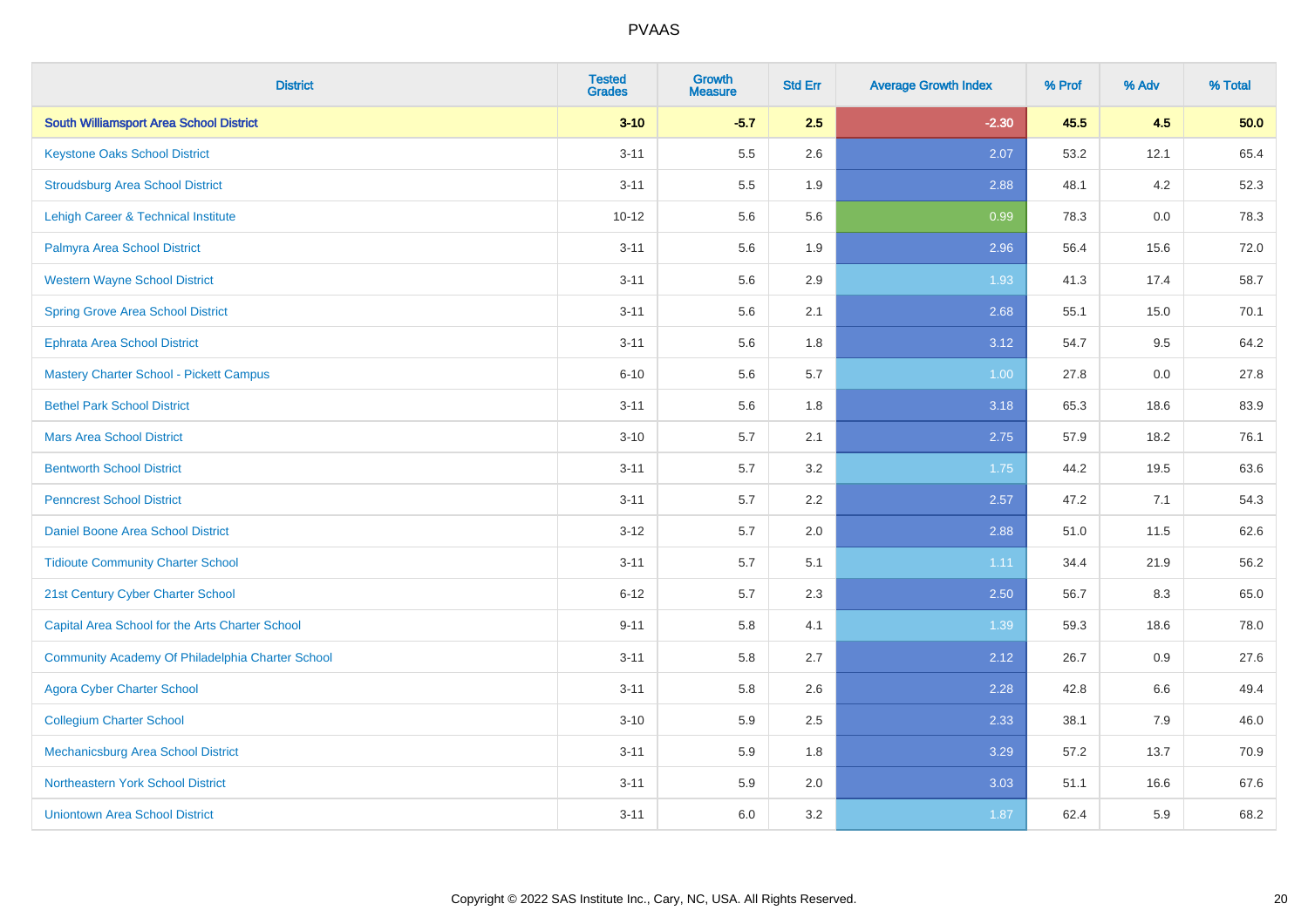| <b>District</b>                                | <b>Tested</b><br><b>Grades</b> | <b>Growth</b><br><b>Measure</b> | <b>Std Err</b> | <b>Average Growth Index</b> | % Prof | % Adv   | % Total |
|------------------------------------------------|--------------------------------|---------------------------------|----------------|-----------------------------|--------|---------|---------|
| <b>South Williamsport Area School District</b> | $3 - 10$                       | $-5.7$                          | 2.5            | $-2.30$                     | 45.5   | 4.5     | 50.0    |
| <b>Hollidaysburg Area School District</b>      | $3 - 11$                       | 6.0                             | 2.1            | 2.88                        | 57.1   | 12.3    | 69.4    |
| <b>Wilson Area School District</b>             | $3 - 11$                       | 6.0                             | 2.6            | 2.30                        | 48.7   | 8.5     | 57.2    |
| <b>Spring-Ford Area School District</b>        | $3 - 11$                       | 6.0                             | 1.3            | 4.46                        | 60.8   | 16.5    | 77.4    |
| <b>Dover Area School District</b>              | $3 - 12$                       | 6.0                             | 2.1            | 2.94                        | 52.2   | 6.0     | 58.2    |
| <b>Connellsville Area School District</b>      | $3 - 11$                       | 6.1                             | 2.0            | 3.05                        | 45.4   | 7.8     | 53.2    |
| <b>Whitehall-Coplay School District</b>        | $3 - 11$                       | 6.1                             | 1.8            | 3.45                        | 49.3   | 7.4     | 56.6    |
| <b>Millersburg Area School District</b>        | $3 - 11$                       | 6.2                             | $3.8\,$        | 1.63                        | 51.8   | 7.4     | 59.3    |
| <b>Northgate School District</b>               | $3 - 11$                       | 6.3                             | 3.6            | 1.73                        | 53.3   | 16.7    | 70.0    |
| <b>Salisbury Township School District</b>      | $3 - 11$                       | 6.3                             | 3.6            | 1.77                        | 46.2   | 6.6     | 52.8    |
| <b>Belle Vernon Area School District</b>       | $3 - 11$                       | 6.5                             | 2.6            | 2.44                        | 55.6   | 11.1    | 66.7    |
| <b>Steel Valley School District</b>            | $3 - 11$                       | 6.5                             | 3.4            | 1.89                        | 50.7   | 5.6     | 56.3    |
| <b>Wattsburg Area School District</b>          | $3 - 11$                       | 6.5                             | 2.7            | 2.43                        | 42.7   | 7.6     | 50.3    |
| <b>Sto-Rox School District</b>                 | $3 - 10$                       | 6.6                             | 3.7            | 1.80                        | 13.4   | $0.0\,$ | 13.4    |
| <b>Franklin Area School District</b>           | $3 - 11$                       | 6.6                             | 2.8            | 2.34                        | 48.2   | 4.5     | 52.7    |
| <b>Richland School District</b>                | $3 - 11$                       | $6.7\,$                         | 2.9            | 2.33                        | 62.2   | 19.2    | 81.4    |
| Pocono Mountain School District                | $3 - 12$                       | 6.8                             | 1.5            | 4.62                        | 45.8   | 5.0     | 50.7    |
| <b>Upper Darby School District</b>             | $3 - 12$                       | 6.9                             | 1.5            | 4.62                        | 45.0   | 6.7     | 51.7    |
| <b>Brookville Area School District</b>         | $3 - 11$                       | 6.9                             | 3.0            | 2.30                        | 55.2   | 15.6    | 70.8    |
| <b>Shanksville-Stonycreek School District</b>  | $3 - 10$                       | 7.0                             | 5.9            | 1.20                        | 64.7   | 17.6    | 82.4    |
| <b>Esperanza Cyber Charter School</b>          | $3 - 11$                       | 7.1                             | 6.1            | 1.16                        | 9.1    | 0.0     | 9.1     |
| <b>Centennial School District</b>              | $3 - 10$                       | 7.1                             | 1.7            | 4.29                        | 50.1   | 8.7     | 58.9    |
| <b>Carlynton School District</b>               | $3 - 11$                       | 7.3                             | 3.3            | 2.22                        | 41.0   | 10.5    | 51.6    |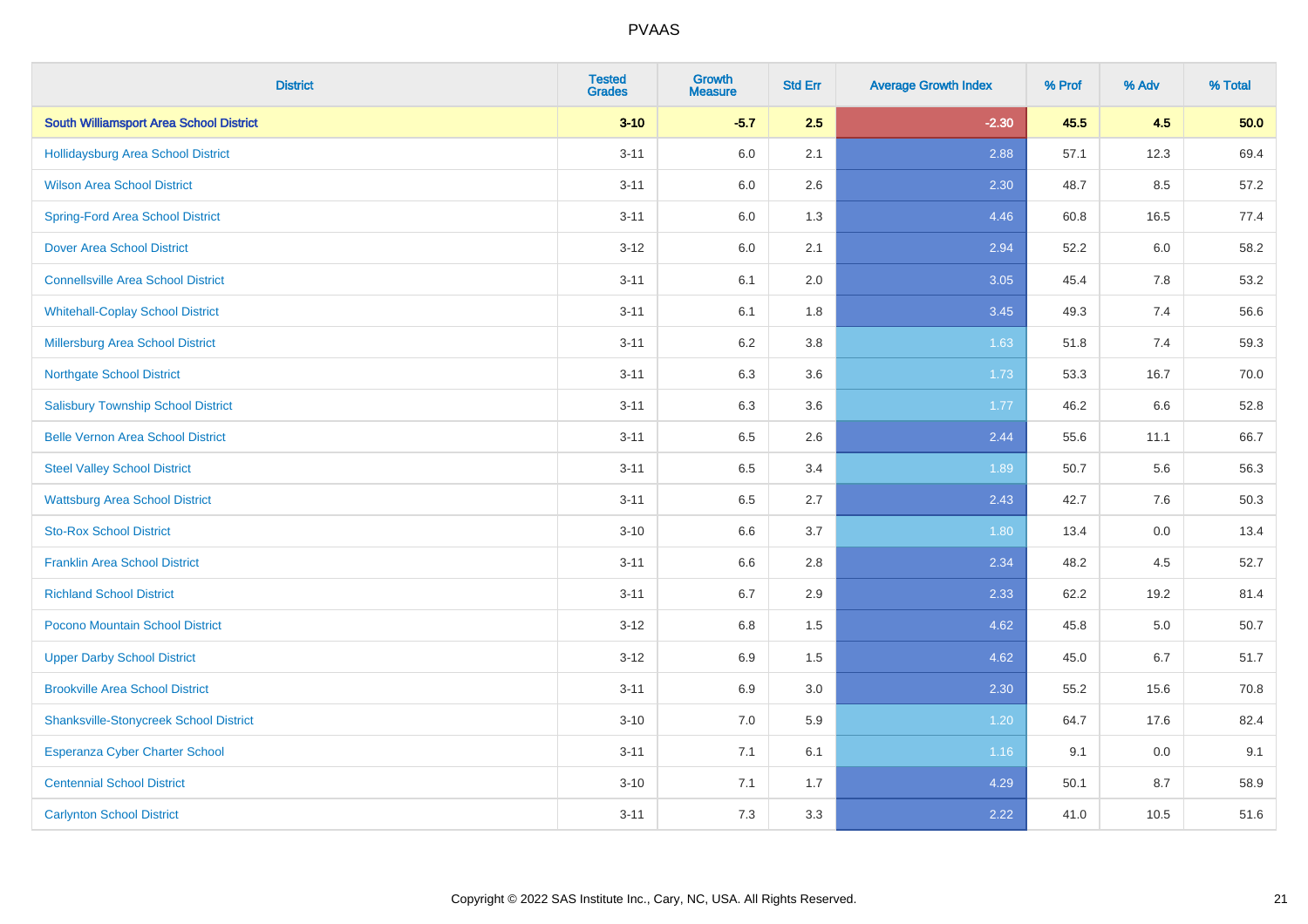| <b>District</b>                                        | <b>Tested</b><br><b>Grades</b> | <b>Growth</b><br><b>Measure</b> | <b>Std Err</b> | <b>Average Growth Index</b> | % Prof | % Adv | % Total |
|--------------------------------------------------------|--------------------------------|---------------------------------|----------------|-----------------------------|--------|-------|---------|
| <b>South Williamsport Area School District</b>         | $3 - 10$                       | $-5.7$                          | 2.5            | $-2.30$                     | 45.5   | 4.5   | 50.0    |
| Lehigh Valley Charter High School For The Arts         | $9 - 10$                       | 7.3                             | 2.6            | 2.82                        | 62.3   | 18.2  | 80.5    |
| <b>Carbondale Area School District</b>                 | $3 - 10$                       | 7.4                             | 3.3            | 2.25                        | 56.6   | 2.6   | 59.2    |
| <b>Wilmington Area School District</b>                 | $3 - 11$                       | 7.5                             | 3.0            | 2.48                        | 55.1   | 5.1   | 60.2    |
| Philadelphia City School District                      | $3 - 12$                       | 7.5                             | 0.6            | 12.64                       | 38.4   | 7.0   | 45.4    |
| New Hope-Solebury School District                      | $3 - 11$                       | 7.5                             | 2.9            | 2.57                        | 68.2   | 22.7  | 90.9    |
| <b>Coudersport Area School District</b>                | $3 - 11$                       | 7.7                             | 3.7            | 2.06                        | 55.7   | 8.2   | 63.9    |
| Saint Marys Area School District                       | $3 - 11$                       | 7.8                             | 2.6            | 3.04                        | 57.0   | 8.2   | 65.2    |
| Allegheny-Clarion Valley School District               | $3 - 10$                       | 7.8                             | 4.7            | 1.65                        | 53.3   | 3.3   | 56.7    |
| <b>Wayne Highlands School District</b>                 | $3 - 11$                       | 7.8                             | 2.4            | 3.23                        | 52.3   | 13.1  | 65.4    |
| <b>Haverford Township School District</b>              | $3 - 11$                       | 8.0                             | 1.5            | 5.27                        | 53.0   | 25.5  | 78.6    |
| <b>Blacklick Valley School District</b>                | $3 - 11$                       | 8.0                             | 4.3            | 1.85                        | 34.1   | 0.0   | 34.1    |
| <b>Reach Cyber Charter School</b>                      | $3 - 11$                       | 8.1                             | 4.7            | 1.72                        | 42.4   | 4.6   | 47.0    |
| <b>Bethlehem-Center School District</b>                | $3 - 10$                       | 8.1                             | 3.3            | 2.46                        | 35.1   | 1.4   | 36.5    |
| Moon Area School District                              | $3 - 11$                       | 8.2                             | 1.9            | 4.25                        | 58.7   | 18.5  | 77.2    |
| <b>Monessen City School District</b>                   | $3 - 10$                       | 8.3                             | 4.5            | 1.85                        | 42.9   | 2.9   | 45.7    |
| Selinsgrove Area School District                       | $3 - 12$                       | 8.3                             | 2.3            | 3.54                        | 56.8   | 10.0  | 66.8    |
| Renaissance Academy Charter School                     | $3 - 11$                       | 8.3                             | 3.3            | 2.54                        | 45.6   | 22.8  | 68.4    |
| <b>William Penn School District</b>                    | $3 - 12$                       | 8.3                             | 2.1            | 3.99                        | 35.6   | 3.0   | 38.7    |
| <b>Cornwall-Lebanon School District</b>                | $3 - 11$                       | 8.3                             | 1.6            | 5.08                        | 47.2   | 8.4   | 55.6    |
| <b>Chester Charter Scholars Academy Charter School</b> | $3 - 12$                       | 8.4                             | 4.1            | 2.03                        | 23.4   | 0.0   | 23.4    |
| <b>Oswayo Valley School District</b>                   | $3 - 12$                       | 8.5                             | 5.0            | 1.68                        | 50.0   | 16.7  | 66.7    |
| <b>Allegheny Valley School District</b>                | $3 - 11$                       | 8.5                             | 3.9            | 2.17                        | 53.1   | 12.2  | 65.3    |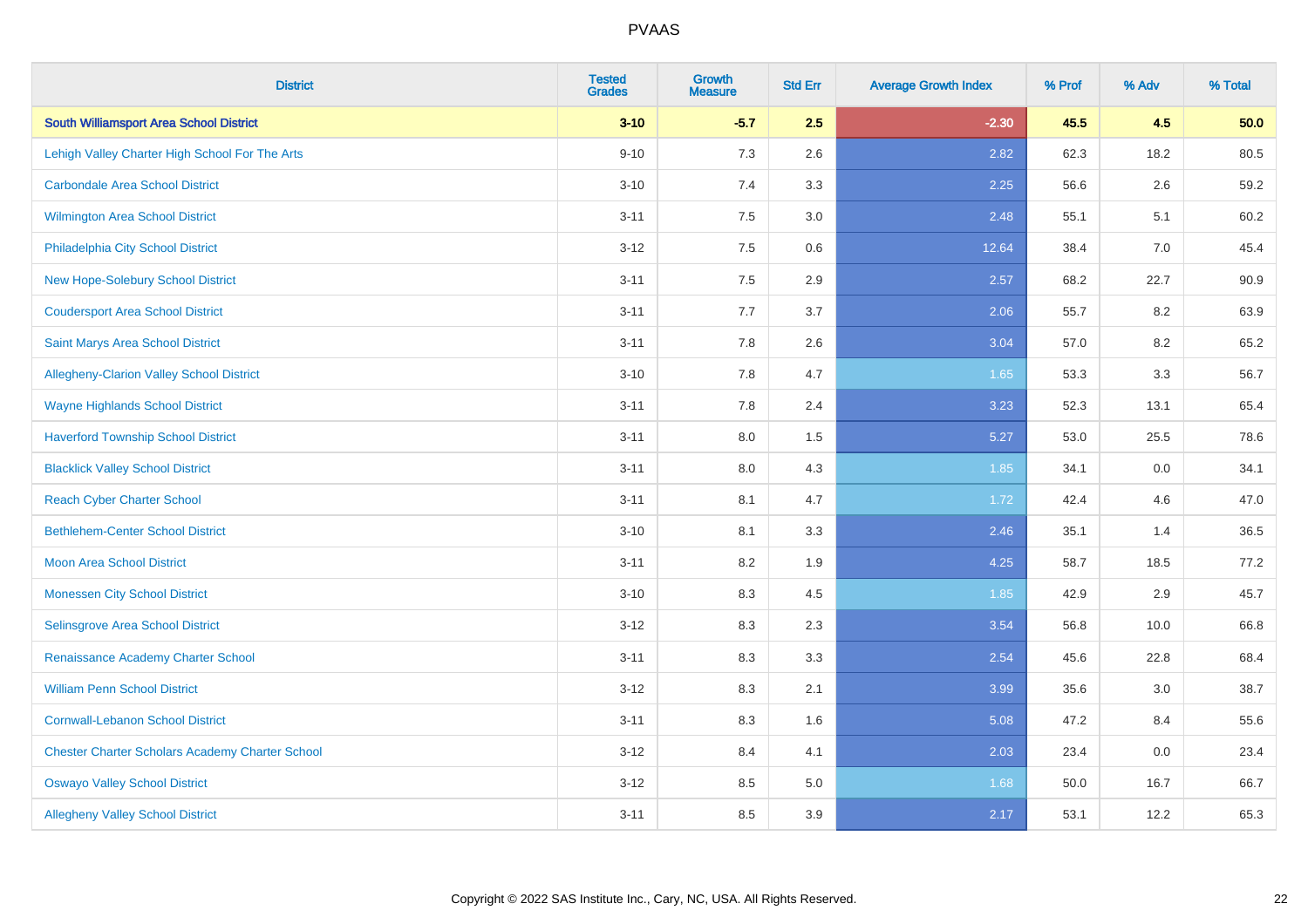| <b>District</b>                                    | <b>Tested</b><br><b>Grades</b> | <b>Growth</b><br><b>Measure</b> | <b>Std Err</b> | <b>Average Growth Index</b> | % Prof | % Adv | % Total |
|----------------------------------------------------|--------------------------------|---------------------------------|----------------|-----------------------------|--------|-------|---------|
| <b>South Williamsport Area School District</b>     | $3 - 10$                       | $-5.7$                          | 2.5            | $-2.30$                     | 45.5   | 4.5   | 50.0    |
| <b>Eastern Lebanon County School District</b>      | $3 - 11$                       | 8.6                             | 2.2            | 3.84                        | 48.8   | 11.4  | 60.3    |
| <b>Conestoga Valley School District</b>            | $3 - 11$                       | 8.7                             | 1.8            | 4.69                        | 60.3   | 13.5  | 73.8    |
| <b>Wyalusing Area School District</b>              | $3-12$                         | 8.8                             | 3.3            | 2.68                        | 54.6   | 11.7  | 66.2    |
| <b>Wilson School District</b>                      | $3 - 12$                       | 8.8                             | 1.5            | 5.96                        | 52.6   | 14.6  | 67.2    |
| <b>Council Rock School District</b>                | $3 - 11$                       | 8.9                             | 1.2            | 7.65                        | 62.8   | 16.6  | 79.4    |
| <b>Hamburg Area School District</b>                | $3 - 11$                       | 8.9                             | 2.5            | 3.63                        | 43.5   | 8.2   | 51.7    |
| <b>Mckeesport Area School District</b>             | $3 - 12$                       | 9.0                             | 2.4            | 3.72                        | 31.0   | 4.5   | 35.5    |
| <b>Avon Grove Charter School</b>                   | $3 - 11$                       | 9.0                             | 2.9            | 3.13                        | 58.8   | 16.7  | 75.5    |
| <b>York Academy Regional Charter School</b>        | $3 - 11$                       | 9.0                             | 5.0            | 1.79                        | 55.2   | 0.0   | 55.2    |
| Ambridge Area School District                      | $3 - 12$                       | 9.1                             | 2.6            | 3.46                        | 50.4   | 10.7  | 61.1    |
| <b>Mifflin County School District</b>              | $3 - 11$                       | 9.1                             | 1.7            | 5.49                        | 47.1   | 6.7   | 53.8    |
| <b>Octorara Area School District</b>               | $3 - 11$                       | 9.1                             | 2.4            | 3.82                        | 52.1   | 8.5   | 60.6    |
| <b>North Penn School District</b>                  | $3 - 11$                       | 9.1                             | 1.1            | 8.36                        | 55.8   | 17.0  | 72.8    |
| <b>Commonwealth Charter Academy Charter School</b> | $3 - 10$                       | 9.1                             | 1.9            | 4.90                        | 47.2   | 9.1   | 56.3    |
| <b>Cranberry Area School District</b>              | $3-12$                         | 9.2                             | 3.0            | 3.04                        | 47.5   | 10.2  | 57.6    |
| Pen Argyl Area School District                     | $3-12$                         | 9.2                             | 2.7            | 3.46                        | 50.0   | 12.6  | 62.6    |
| Pennsylvania Distance Learning Charter School      | $3 - 12$                       | 9.3                             | 4.2            | 2.22                        | 42.2   | 3.1   | 45.3    |
| <b>Bethlehem Area School District</b>              | $3 - 11$                       | 9.3                             | 1.1            | 8.15                        | 44.7   | 12.0  | 56.7    |
| <b>Tech Freire Charter School</b>                  | $9 - 11$                       | 9.3                             | 2.9            | 3.26                        | 18.0   | 1.1   | 19.1    |
| <b>Shippensburg Area School District</b>           | $3 - 11$                       | 9.3                             | 1.9            | 4.84                        | 53.1   | 10.2  | 63.3    |
| Multicultural Academy Charter School               | $9 - 11$                       | 9.5                             | 3.5            | 2.69                        | 22.0   | 0.0   | 22.0    |
| <b>Hazleton Area School District</b>               | $3 - 11$                       | 9.6                             | 1.4            | 6.77                        | 45.0   | 7.8   | 52.9    |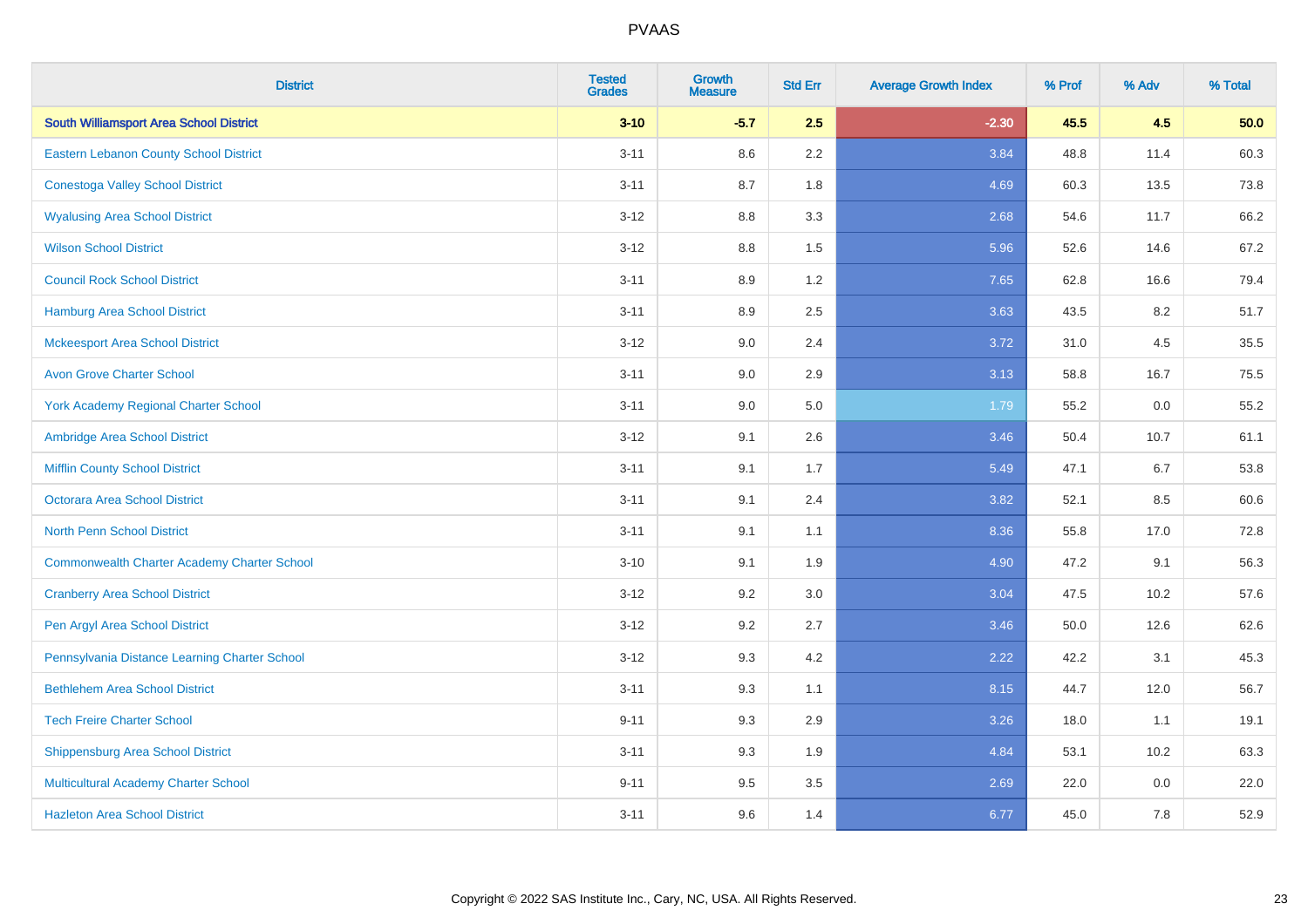| <b>District</b>                                | <b>Tested</b><br><b>Grades</b> | <b>Growth</b><br><b>Measure</b> | <b>Std Err</b> | <b>Average Growth Index</b> | % Prof | % Adv | % Total |
|------------------------------------------------|--------------------------------|---------------------------------|----------------|-----------------------------|--------|-------|---------|
| <b>South Williamsport Area School District</b> | $3 - 10$                       | $-5.7$                          | 2.5            | $-2.30$                     | 45.5   | 4.5   | 50.0    |
| <b>Eastern York School District</b>            | $3 - 11$                       | 9.6                             | 2.6            | 3.71                        | 56.3   | 12.6  | 68.9    |
| <b>Freeport Area School District</b>           | $3 - 10$                       | 9.7                             | 2.5            | 3.91                        | 57.5   | 17.8  | 75.3    |
| <b>Homer-Center School District</b>            | $3 - 11$                       | 9.7                             | 3.6            | 2.70                        | 45.1   | 17.2  | 62.3    |
| <b>Shenandoah Valley School District</b>       | $3 - 11$                       | 9.7                             | 3.9            | 2.49                        | 28.3   | 5.0   | 33.3    |
| Fox Chapel Area School District                | $3 - 11$                       | 9.8                             | 1.8            | 5.36                        | 56.6   | 28.6  | 85.2    |
| <b>Northern Cambria School District</b>        | $3 - 11$                       | 10.0                            | 3.3            | 3.04                        | 47.4   | 5.1   | 52.6    |
| <b>Avon Grove School District</b>              | $3 - 10$                       | 10.0                            | 1.6            | 6.26                        | 56.3   | 18.6  | 74.9    |
| <b>Ridley School District</b>                  | $3 - 12$                       | 10.0                            | 1.6            | 6.10                        | 45.6   | 8.2   | 53.8    |
| <b>Reading School District</b>                 | $3 - 11$                       | 10.1                            | 1.4            | 7.25                        | 24.7   | 2.4   | 27.2    |
| <b>York Suburban School District</b>           | $3 - 11$                       | 10.1                            | 2.1            | 4.91                        | 53.5   | 27.8  | 81.3    |
| Dr Robert Ketterer Charter School Inc          | $6 - 12$                       | 10.1                            | 5.0            | 2.04                        | 14.9   | 0.4   | 15.3    |
| <b>Clarion Area School District</b>            | $3 - 11$                       | 10.3                            | 4.1            | 2.51                        | 45.4   | 14.6  | 60.0    |
| <b>Midd-West School District</b>               | $3 - 11$                       | 10.3                            | 2.7            | 3.80                        | 58.0   | 13.4  | 71.4    |
| <b>Cocalico School District</b>                | $3 - 11$                       | 10.6                            | 2.0            | 5.18                        | 50.8   | 14.1  | 64.8    |
| <b>Montgomery Area School District</b>         | $3 - 11$                       | 10.7                            | 3.6            | 2.96                        | 48.7   | 12.4  | 61.1    |
| Lake-Lehman School District                    | $3 - 11$                       | 10.8                            | 2.7            | 3.93                        | 55.3   | 7.9   | 63.2    |
| Montoursville Area School District             | $3 - 12$                       | 10.8                            | 2.5            | 4.24                        | 44.6   | 20.1  | 64.8    |
| <b>Garnet Valley School District</b>           | $3 - 10$                       | 10.9                            | 1.7            | 6.53                        | 67.1   | 19.0  | 86.1    |
| <b>Sayre Area School District</b>              | $3 - 11$                       | 11.2                            | 3.5            | 3.20                        | 52.2   | 7.5   | 59.7    |
| <b>Greater Nanticoke Area School District</b>  | $3 - 12$                       | 11.2                            | 2.8            | 4.01                        | 38.0   | 12.4  | 50.4    |
| <b>Littlestown Area School District</b>        | $3 - 11$                       | 11.4                            | 2.5            | 4.62                        | 55.2   | 10.4  | 65.6    |
| Mastery Charter School - Hardy Williams        | $3 - 11$                       | 11.4                            | 3.4            | 3.33                        | 44.3   | 5.7   | 50.0    |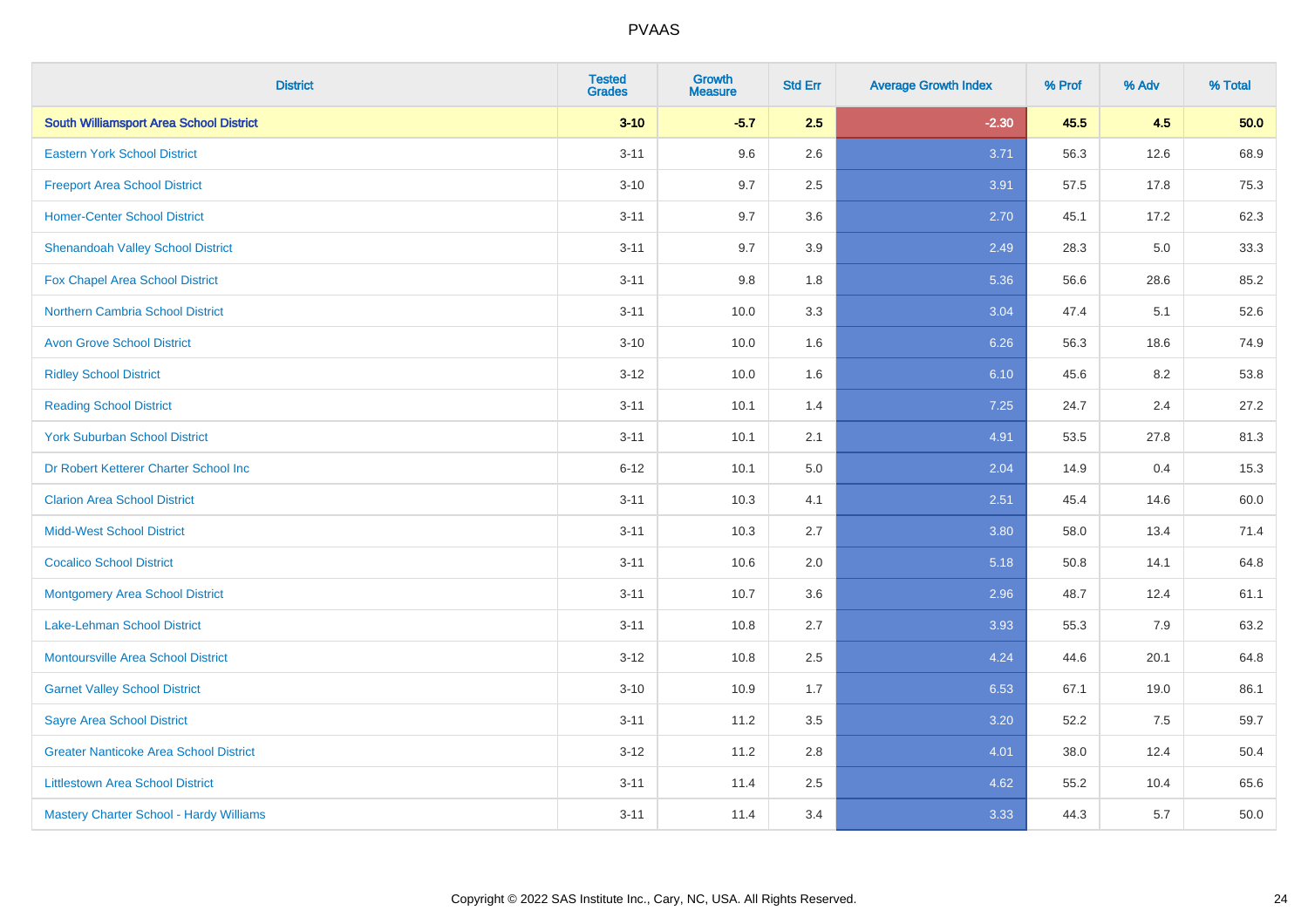| <b>District</b>                                | <b>Tested</b><br><b>Grades</b> | <b>Growth</b><br><b>Measure</b> | <b>Std Err</b> | <b>Average Growth Index</b> | % Prof | % Adv   | % Total |
|------------------------------------------------|--------------------------------|---------------------------------|----------------|-----------------------------|--------|---------|---------|
| <b>South Williamsport Area School District</b> | $3 - 10$                       | $-5.7$                          | 2.5            | $-2.30$                     | 45.5   | 4.5     | 50.0    |
| <b>Pine-Richland School District</b>           | $3 - 11$                       | 11.5                            | 1.8            | 6.31                        | 60.6   | 24.4    | 85.0    |
| Pennsylvania Cyber Charter School              | $3 - 11$                       | 11.6                            | 1.5            | 7.54                        | 46.3   | $5.0\,$ | 51.3    |
| <b>Pennsbury School District</b>               | $3 - 11$                       | 11.7                            | 1.5            | 7.90                        | 60.1   | 21.3    | 81.3    |
| <b>Fort Leboeuf School District</b>            | $3 - 11$                       | 11.7                            | 2.5            | 4.73                        | 48.5   | 21.1    | 69.6    |
| Pennsylvania Virtual Charter School            | $3 - 11$                       | 11.8                            | 3.5            | 3.37                        | 56.5   | 11.1    | 67.6    |
| Downingtown Area School District               | $3 - 11$                       | 12.1                            | 1.1            | 10.67                       | 60.0   | 23.5    | 83.6    |
| <b>Fleetwood Area School District</b>          | $3 - 10$                       | 12.2                            | 2.2            | 5.68                        | 53.5   | 11.6    | 65.2    |
| <b>Central York School District</b>            | $3 - 12$                       | 12.3                            | 1.7            | 7.20                        | 55.5   | 11.5    | 67.0    |
| <b>Souderton Area School District</b>          | $3 - 11$                       | 12.4                            | 1.5            | 8.28                        | 61.7   | 15.2    | 76.9    |
| <b>School Lane Charter School</b>              | $3 - 11$                       | 12.4                            | 3.6            | 3.43                        | 59.1   | 9.8     | 68.9    |
| Jenkintown School District                     | $3 - 11$                       | 12.5                            | 4.4            | 2.84                        | 54.6   | 29.6    | 84.1    |
| <b>Wissahickon School District</b>             | $3 - 10$                       | 12.5                            | 1.8            | 6.85                        | 58.3   | 22.4    | 80.7    |
| <b>West Perry School District</b>              | $3 - 11$                       | 12.5                            | 2.5            | 4.99                        | 56.6   | 8.4     | 65.0    |
| <b>Delaware Valley School District</b>         | $3 - 11$                       | 12.6                            | 1.8            | 6.93                        | 55.2   | 16.2    | 71.4    |
| <b>West Chester Area School District</b>       | $3 - 11$                       | 12.6                            | 1.2            | 10.38                       | 66.8   | 20.2    | 87.0    |
| <b>Derry Township School District</b>          | $3 - 10$                       | 12.8                            | 2.0            | 6.39                        | 54.8   | 25.8    | 80.6    |
| <b>Iroquois School District</b>                | $3 - 11$                       | 13.1                            | 3.0            | 4.35                        | 48.2   | 7.8     | 56.0    |
| <b>Derry Area School District</b>              | $3 - 11$                       | 13.2                            | 2.8            | 4.69                        | 60.0   | 12.5    | 72.5    |
| People For People Charter School               | $3 - 12$                       | 13.3                            | 5.5            | 2.43                        | 13.5   | 0.0     | 13.5    |
| <b>Penn-Trafford School District</b>           | $3 - 11$                       | 13.4                            | 1.7            | 7.87                        | 62.3   | 21.9    | 84.2    |
| <b>Abington Heights School District</b>        | $3 - 11$                       | 13.5                            | 2.2            | 6.27                        | 58.3   | 16.2    | 74.5    |
| <b>Jamestown Area School District</b>          | $3 - 11$                       | 13.5                            | 4.2            | 3.19                        | 64.4   | 13.3    | 77.8    |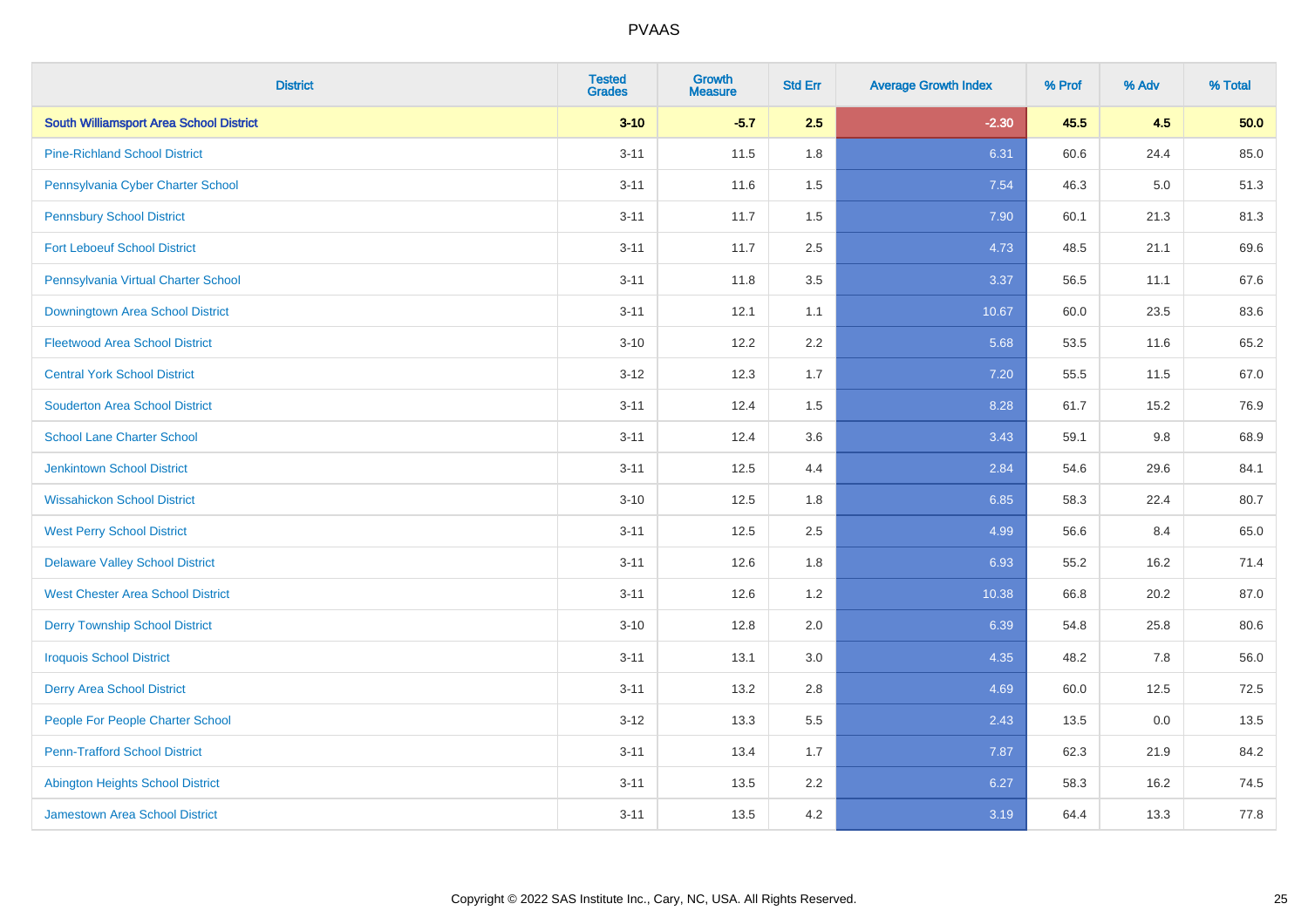| <b>District</b>                                | <b>Tested</b><br><b>Grades</b> | <b>Growth</b><br><b>Measure</b> | <b>Std Err</b> | <b>Average Growth Index</b> | % Prof | % Adv | % Total |
|------------------------------------------------|--------------------------------|---------------------------------|----------------|-----------------------------|--------|-------|---------|
| <b>South Williamsport Area School District</b> | $3 - 10$                       | $-5.7$                          | 2.5            | $-2.30$                     | 45.5   | 4.5   | 50.0    |
| <b>Dallastown Area School District</b>         | $3 - 11$                       | 13.5                            | 1.5            | 8.84                        | 56.0   | 17.9  | 73.8    |
| <b>City CHS</b>                                | $10 - 11$                      | 13.6                            | 2.7            | 5.12                        | 45.8   | 3.0   | 48.8    |
| <b>Springfield School District</b>             | $3 - 11$                       | 13.8                            | 1.7            | 7.99                        | 60.9   | 21.5  | 82.4    |
| Penns Valley Area School District              | $3 - 12$                       | 14.0                            | 2.9            | 4.80                        | 41.9   | 23.1  | 65.0    |
| <b>Colonial School District</b>                | $3 - 11$                       | 14.0                            | 1.7            | 8.21                        | 60.2   | 19.6  | 79.8    |
| Lincoln Leadership Academy Charter School      | $3 - 12$                       | 14.2                            | 6.4            | 2.22                        | 23.5   | 0.0   | 23.5    |
| <b>Southern York County School District</b>    | $3 - 11$                       | 14.2                            | 2.1            | 6.91                        | 55.1   | 18.1  | 73.1    |
| <b>Saucon Valley School District</b>           | $3 - 11$                       | 14.7                            | 2.5            | 5.98                        | 48.7   | 20.2  | 69.0    |
| <b>Great Valley School District</b>            | $3 - 11$                       | 15.0                            | 1.9            | 7.98                        | 50.0   | 35.0  | 85.0    |
| <b>Upper Merion Area School District</b>       | $3 - 11$                       | 15.3                            | 2.0            | 7.62                        | 59.3   | 19.3  | 78.6    |
| <b>Upper Dublin School District</b>            | $3 - 12$                       | 15.4                            | 1.8            | 8.53                        | 60.8   | 24.8  | 85.6    |
| Northern York County School District           | $3 - 11$                       | 15.6                            | 2.0            | 7.98                        | 57.4   | 11.5  | 68.8    |
| <b>Greenwood School District</b>               | $3 - 11$                       | 15.9                            | 3.9            | 4.11                        | 50.0   | 25.0  | 75.0    |
| <b>Belmont Charter School</b>                  | $3 - 10$                       | 16.0                            | 6.5            | 2.45                        | 64.3   | 0.0   | 64.3    |
| Northern Bedford County School District        | $3 - 11$                       | 16.5                            | 3.6            | 4.58                        | 51.7   | 20.0  | 71.7    |
| <b>Deer Lakes School District</b>              | $3 - 11$                       | 17.0                            | 2.7            | 6.32                        | 61.5   | 16.4  | 77.9    |
| <b>Unionville-Chadds Ford School District</b>  | $3 - 11$                       | 17.1                            | 3.1            | 5.51                        | 68.1   | 13.2  | 81.3    |
| North Allegheny School District                | $3 - 11$                       | 17.4                            | 1.3            | 13.52                       | 59.5   | 28.1  | 87.6    |
| <b>Norwin School District</b>                  | $3 - 11$                       | 18.0                            | 1.7            | 10.37                       | 58.5   | 27.0  | 85.4    |
| <b>Valley View School District</b>             | $3 - 11$                       | 18.1                            | 2.4            | 7.42                        | 53.7   | 14.7  | 68.4    |
| <b>Cumberland Valley School District</b>       | $3 - 12$                       | 18.5                            | 1.3            | 14.64                       | 60.7   | 23.4  | 84.1    |
| <b>Upper Saint Clair School District</b>       | $3 - 11$                       | 18.5                            | 1.7            | 10.65                       | 61.8   | 30.1  | 91.9    |